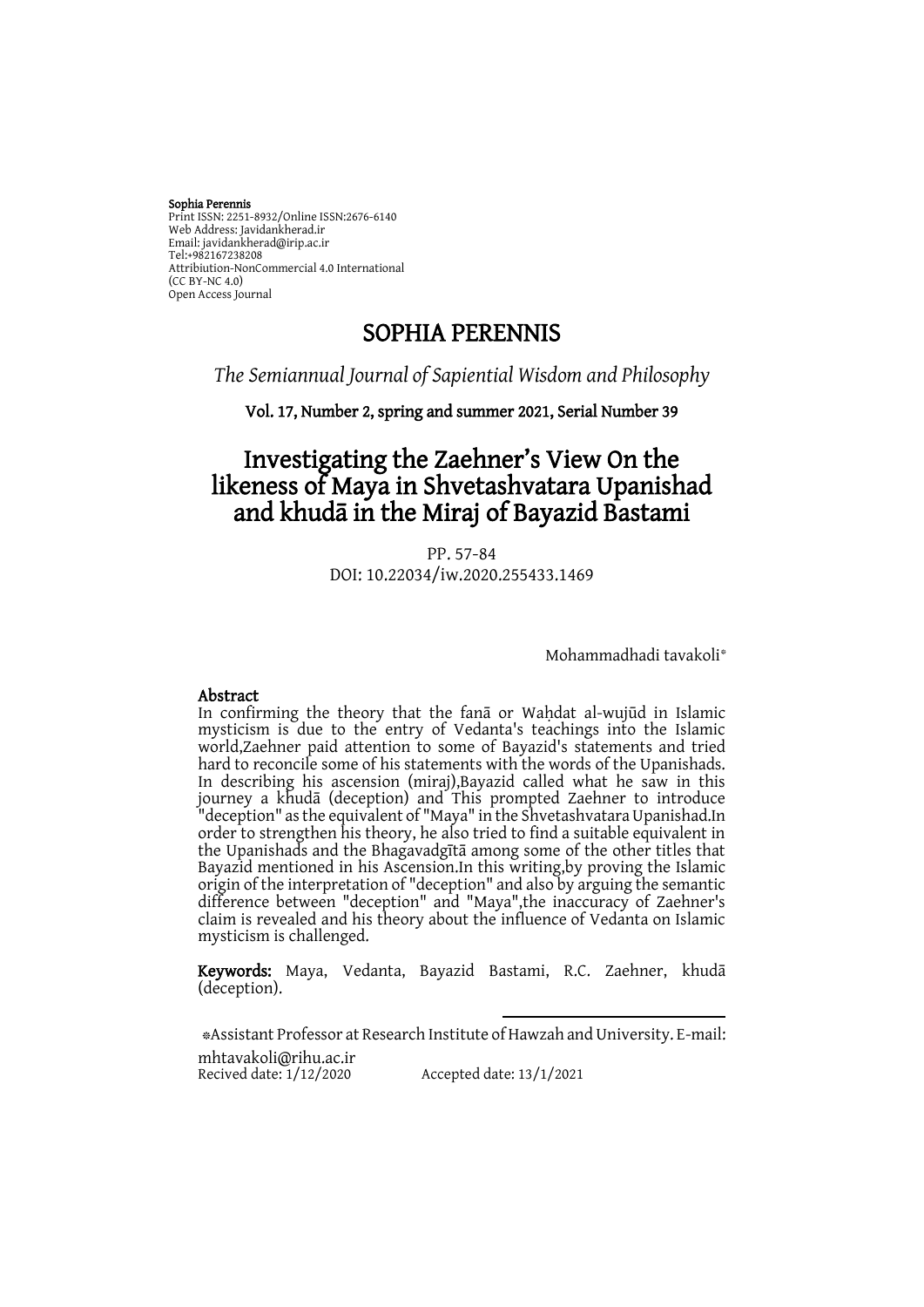The study of the sources of Islamic mysticism from the middle of the nineteenth century to the middle of the twentieth century was the focus of attention of many Orientalists. Several theories were presented by them in expressing the origin of Islamic mysticism. Many of them, for various reasons, tried to find the origins of Islamic mysticism outside of Islam and spoke about the attraction of non-Islamic elements to Islamic mysticism during the period of development and evolution. They usually agreed that the flow of Islamic mysticism is an external seedlings that has come to the Islam. The theory of the effect of the Philosophical School of Vedanta on Islamic mysticism was emphasized by some scholars of mysticism, as if their most significant was Robert Zaehner.

In confirming the theory that the *fanā* (the passing away) or *Waḥdat alwujūd* (the unity of existence) in Islamic mysticism is due to the entry of Vedanta's teachings into the Islamic world, R.C. Zaehner paid attention to some of Bayazid's statements and tried hard to reconcile some of his statements with the words of the Upanishads.

Regarding the proof of his claim, Zaehner refers to several evidences, one of which is related to a narration of Bayazid's miraj (Ascension), which Sarraj has mentioned it in " *Kitāb al-luma' fi'l-taṣawwuf":*

'As soon as I reached [god's] unity' [he says], 'I became a bird whoso body was of oneness and whose wings were of everlastingness, and I went on flying in atmosphere of relativity for ten years until I entered into an atmosphere a hundred million times as large; and I went on flying until I reached the expanse of eternity and in it I saw the tree of oneness.' Then [says sarrāj], he described the soil [in which it grew] its root and branch, its shoots and fruits, and then he said: 'then I looked, and I knew that all this was deceit.'

in this phrase, Bayazid called what he saw in this miraj a khudā (deception) and This prompted Zaehner to introduce "deception" as the equivalent of "Maya" in the Shvetashvatara Upanishad. In order to strengthen his theory, he also tried to find a suitable equivalent in the Upanishads and the Bhagavadgītā among some of the other titles that Bayazid mentioned in his Ascension.

Because In his view, the exact translation of the Maya into Arabic is a deception And also because He has not seen in any Sufi's book that »the

world» be introduced as a khudā, It has led him to consider Bayazid in his use

of the term khudā to be influenced by Shankara's interpretation of "Maya". Regardless of the general critique of the type of Zaehner method in theorizing; Such as "similarity is not the cause of adaptation" and also regardless of the fact that proving the origin of Islamic mysticism from Islam itself, prevents us from accepting adaptation from other mystical schools, Examination of Zaehner's theory shows that what he said in proving the concurrence of khuda in Bayazid's miraj with Maya in the the in Bayazid's miraj with Maya in the the Shvetashvatara Upanishad has at least four objections:

The first: translation of "Maya" in Shvetashvatara Upanishad into "deception" has been denied by some scholars, such as the Radhakrishnan.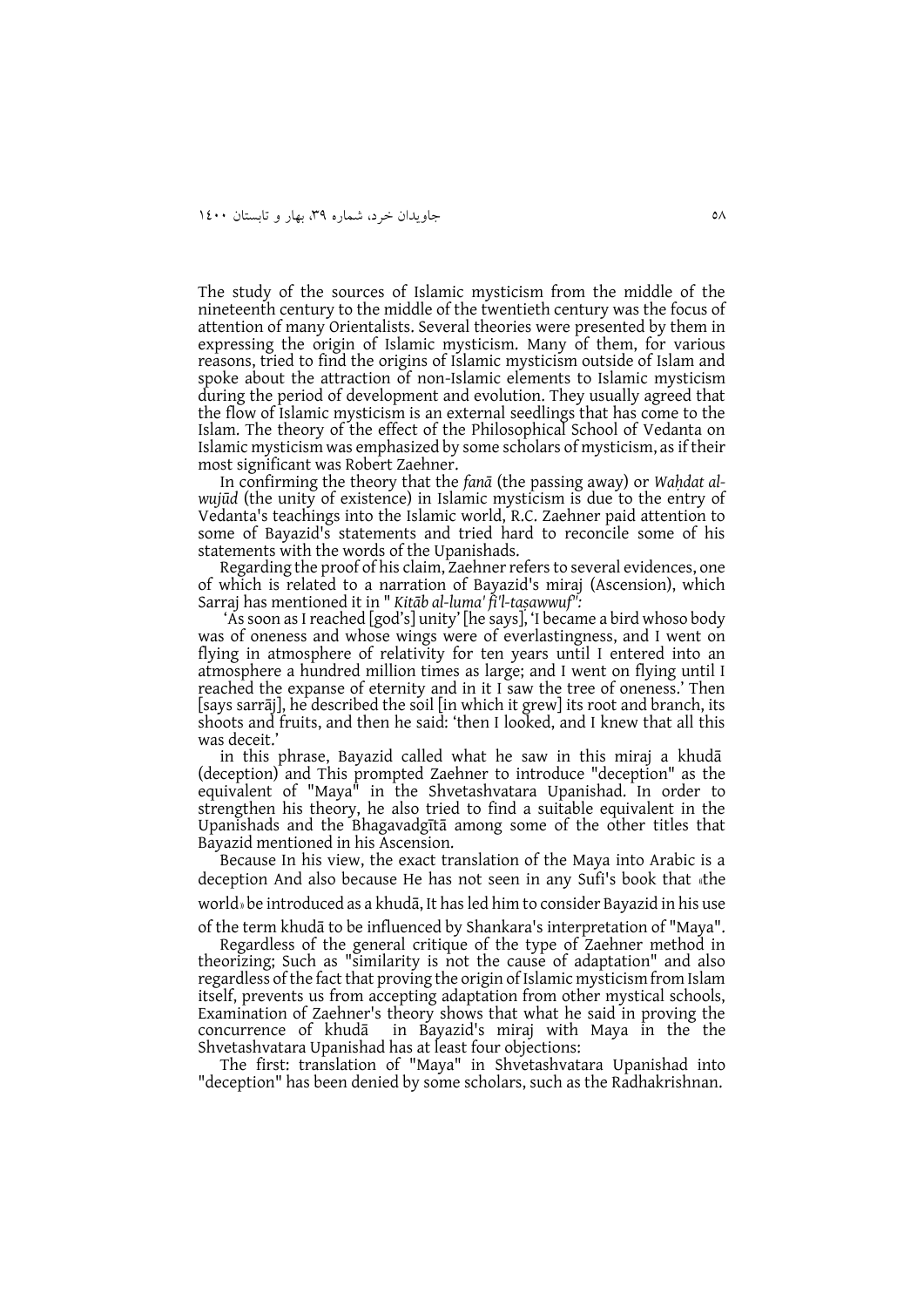Secondly: the claim of not using deception about the world by other mystics is not acceptable. The use of deception about the world is seen in the words of the Ahl al-Bayt (as) as well as the Dhu al-Nun and Junayd.

Third: from the evidence in other words of Bayazid, it is clear that the meaning of deception in Bayazid's expression is a matter of neglecting God, and the use of deception in this meaning has Islamic origins.

Finally: the meaning of the Maya with the interpretation that Shankara has made, does not correspond to the deception in Bayazid's expression, because the meaning of Shankara has an epistemological meaning (lack of external correspondence for perceptual forms) and in Bayazid's ascension, "deception" has only a psychological meaning, because he called, not all creatures, but only what he saw in his ascension deception, due to neglecting God.

#### References

- *Al-quran al-kareem*
- *Abdur rabb, muhammad, the life, thought and historical importance of abu yazid al-bistami, dacca,* academy for pakistan affairs*, 1971.*
- *Al-junayd, abu al-qasim, rasā'il al-junayd, damascus, 1425h.*
- *Arberry,* arthur john*, bistamiana, bulletin of the school of oriental and african studies, university of london, vol. 25, no. 1/3 (1962), pp. 28-37.*
- *ʿaṭṭār, farīd-al-dīn, taḏkerat al-awliāʾ, ed. Reynold a. Nicholson, leiden, 1905*
- *Baqlī, rūzbehān, mantiq al-asrâr bi bayân al-anvar, tehran: sokhan, 1393sh.*
- *Baqlī, rūzbehān, šarḥ-e šaṭḥīyāt, ed. H. Corbin, tehran, kitābkhāna-yi ṭahūrī, 1374 š*
- *Brahma-sutra. Shankara-bhashya, badarayana's brahma-sutras with shankaracharya's commentary, vasudeo mahadeo badarayana, apte & sankaracarya, popular book depot, 1960.*
- *Braue, donald, maya in radhakrishnan's thought: six meanings other than illusion, motilal banarsidass, 2006.*
- *Bukhārī, muḥammad, al-ṣaḥīḥ, cairo, 1410h.*
- *Deussen, paul, the philosophy of the upanishads, t & t. Clark, edinburg, 1908.*
- *Gonda, jan, four studies in the language of the veda, disputationes rhenotraiectinae, 1959.*
- *hojviri, Abu'l-ḥasan ʿali b. ʿoṯmān, kašf al-maḥjub, ed. Valentin a. Zhukovskiĭ, saint petersburg, tehran, kitābkhāna-yi ṭahūrī, 1375 š.*
- *Massignon, louis (1997), essay on the origins of the technical language of islamic mysticism, trans by benjamin clark, indiana, university of notre dame.*
- Nicholson, reynold a., *an early arabic version of the miraj* of abu yazid al-bistami, islamica, vol. 2, no. 3 (1926), pp. 403-408
- *Sahlajī, abu'l-fażl moḥammad b. ʿalī, ketāb al-nūr men kalemāt abū ṭayfūr, in šaṭaḥāt al-ṣūfīya, ed. ʿa.-r. Badawī, al-kuwait, 1976.*
- *sarrāj, Abu naṣr ʿabd-allāh, ketāb al-lomaʿ fi'l-taṣawwof, ed. Reynold a. Nicholson, gms xxii, leiden and london, 1925*
- *Sharma, chandradhar, a critical survey of indian philosophy, new delhi, motilal banarsidas publishers, 1964.*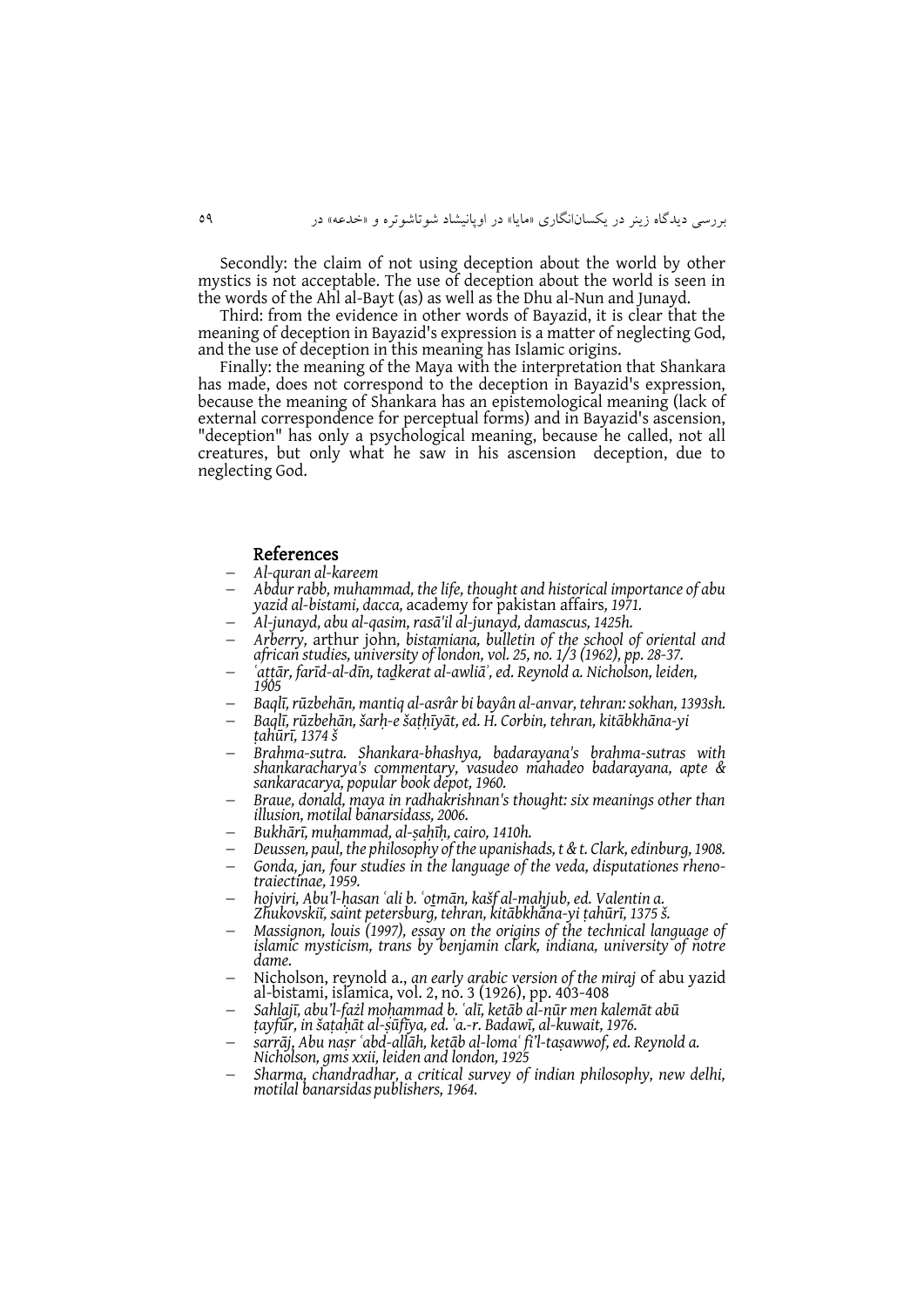- The bhagavadgītā*. With an introductory essay, sanskrit text, english translation and notes. By s. Radhakrishnan, london, g. Allen and unwin, 1948.*
- *The thirteen principal upanishads, trans by robert ernest hume, london, oxford, university press, 1921.*
- *Zaehner ,R. C., mysticism, sacred and profane, oxford universite press, 1957.*
- *Zaehner, R. C., hindu and muslim mysticism. London: the university of london, 1960.*
- *Zaehner, Rr. C., abu yazid of bistam: turning-point in islamic mysticism, indo-iranian journal, vol. 1 (1957), pp. 286-301.*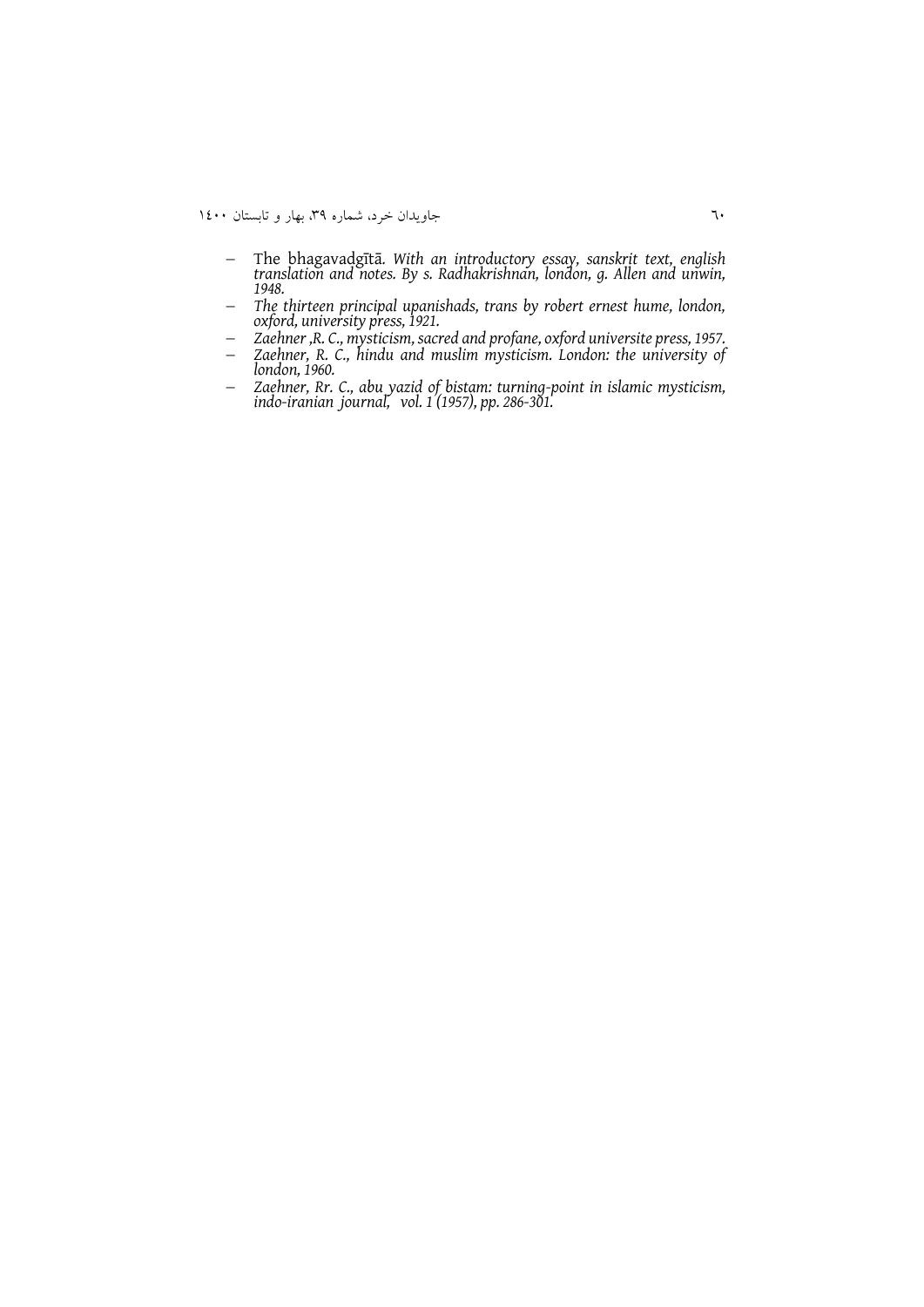**این مقاله دارای درجه علمی-پژوهشی است**

**مجله علمی جاویدانخرد، شماره ،93 بهار و تابستان ،0011 صفحات -75 40**

**بررسی دیدگاه زینر در یکسانانگاری »مایا« در اوپانیشاد شوتاشوتره و »خدعه« در معراجنامه بایزید**

**محمدهادی توکلی\***

### **چکیده**

زينر با اين پيشفرر که دين اسلام بهسـبب فقدان عناصـر عرفاني، نمي تواند مولّد نظامی عرفانی باشــــد، و با اين پندار که فنا يا وحدت وجود در عرفان اسلامی، مربوط به ورود آموزههای مکتب فلسفی ودانته، به جهان اسلام است، بیانات بايزيد را محمل مناســبي برای تأييد ديدگاههای خويش يافته و ســـعی بســـیار در ایجاد مطابقت میان فقراتی از گفتههای وی با عبارات اوپانیشـــادها نموده اســت. *معراجنامه* کوتاهی از بايزيد که ســـراج آن را در کتاب *اللمع ذک*ر کرده، يکی از شـواهدی اسـت که زينر در خصـوص ادعای خود مطرح کرده اســت. زينر ميان تعبير بايزيد به «خدعه» بودن آنچه که در ســفر معراجی خود ديده، و «مايا» بودن عالم در *اوپانيشاد شوتاشوتره* مطابقت يافته و او را واداشته که برای برخی ديگر از مفاهيمی که بايزيد در معراجiامه خود ذکر کرده، معادل مناسبهی در اوپانیشــادها و بهگودگیتا –که ودانته عمدتاً بر اســاس آنها پیریزی شده ا ست- بیابد. در این مقاله با اثبات ا صالت ا سلامی خدعه و ا ستدلال بر عدم مطابقت معنايی خدعه و مايا، بطلان ادعای زينر آشکار می شود و نظريّهٔ او در خصوص تأثیر ودانته بر عرفان اسلامی به چالش کشیده می شود.

> استاديار پژوهشگاه وزه و دانشگاه رايانامه: [ir.ac.rihu@mhtavakoli](mailto:mhtavakoli@rihu.ac.ir)\* تاريخ دريافت:١٣٩٩/٨/١١ / ١٣٩٩/٨/١٢٤

 $\overline{\phantom{a}}$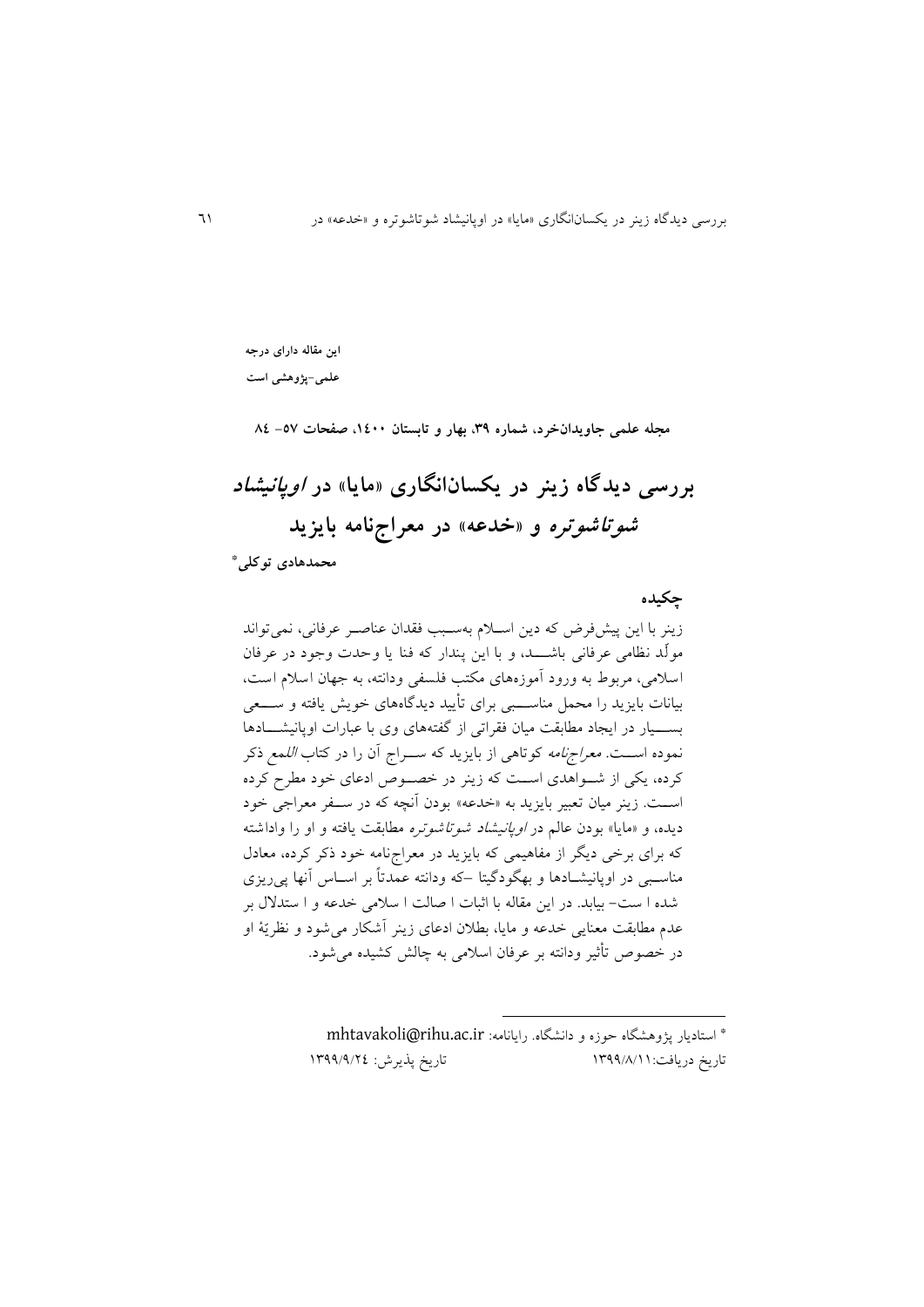**کلید واژهها:** مايا، ودانته، بايزيد بسقامی، زينر، خدعه

#### **مقدّمه**

ظاهراً نخســـــتین بار در اوايل قرن نوزدهم میلادی، ویلیام جونز از تأثیر مکتب فلســــفی ودانته بر عرفان اسلامی سخن گفت. با گذر زمان اين نظريّه مورد توجّه و تقويت ديگر خاور شنا سان قرار گرفت. نیکلـ سون، گلدزیهر و هورتن هریک به نوبهٔ خود در تقویت این نظریّه کوشیدند و البتّه بسیاری از مدعیات آنها توسط ماسینیون –که بر نشأتگیری عرفان اسلامی از بطن اسلام اصرار داشت– ابطال شد. در میانهٔ قرن بیستم روبرت زینر –با اين پیش فرض که اسلام اساساً قابلیت تولید عرفان نداشته و عرفان اسلامی درختی است بیگانه که تحت تأثیر دیگر مکاتب و نحلهها در شنزار اسلام سر برآورده- تحقیق گستردهای را در کشف عناصر ودانتهای در عرفان اسلامی آغاز نمود و در این خصوص محور تحقیقات خود را گفته های بايزيد قرار داد. وی در «*عرفان؛ مقائس و نامقائ*س» بايزيد را وا سطهٔ هجوم انديـشههای وحدتگرايانه هندی به عالم عرفان ا سلامی معرّفی کرد<sup>ا</sup>و نظریّاتی که در کتاب مذکور دربارهٔ بایزید داشـــت را در مقالهای جداگانه: «بایزید بسطامی: نقطه عطف در عرفان اسلامی» با تفصیل بیشتری ارائه نمود.<sup>۲</sup> سپس در ضمن ه شت سخنرانی -که مجموع آن بعدها با عنوان *«عرفان هندو و مسلمان*» منتشر شد-علاوه بر تکرار مطالب پیشین خود، يافتههای ديگر خويش را نیز ارائه نمود.

مجموعهٔ مطالب زينر در خصوص بايزيد را می توان در سـه محور اصـلی قرار داد: (۱) تجزيه و تحليل بيانات بايزيد –عمدتاً با محوريّت ٥ مورد از آنها–، (۲) پيدا کردن معانی معادل برای مفاهیم بهکار رفته در ودانته یا دیگر آثار هندوان و (۳) سعی در یافتن طريقة رسيدن بايزيد به معارف ودانته.<sup>۳</sup>

يکی از مواردی که در ميان گفته های بايزيد مورد تأمل زينر قرار گرفته، گزارش مختصـری اسـت که سـراج در کتاب *«اللمع»* آن را بهعنوان معراجنامه بايزيد ذکر نموده ا ست. در مفاهیمی که بایزید در خصوص گزارش معراج خود ذکر کرده، تعبیر «خدعه» بسیار مورد توجّه زینر قرار گرفته ا ست و این تعبیر در نظر او معادل با «مایا» در ودانته ينداشته شده و او را بر آن داشته که در اثبات اين همانی ميان خدعه و مايا متحمّل تلاش بســـیاری گردد.<sup>، ا</sup>ادعای اینهمانی خدعه و مایا، در همان روزگار حیات زینر، مورد نقد آربری قرار گرفت و سپس محمد عبدالرب بهنوبه خود به نقد و بررسی نظریات زینر و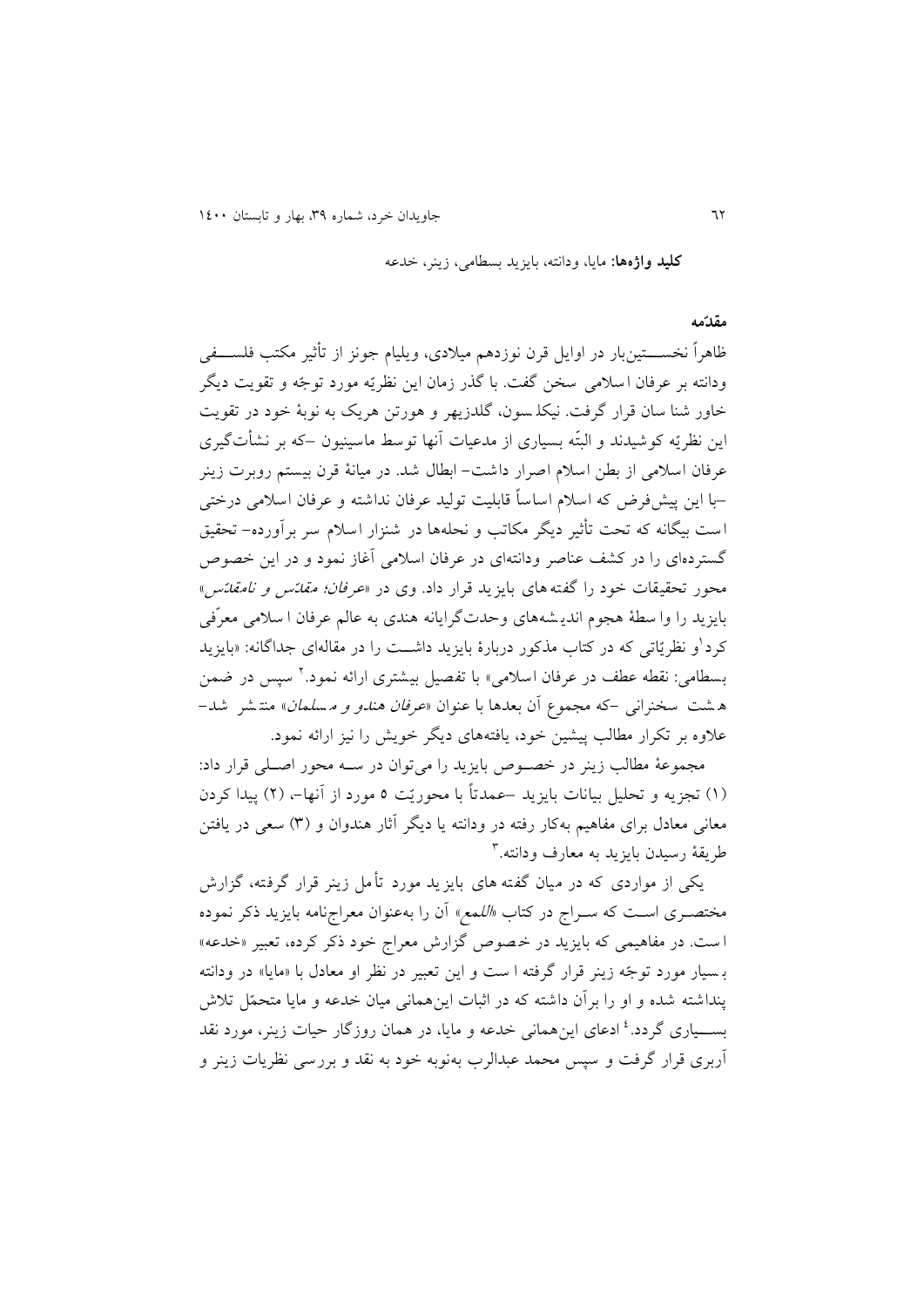آربری پرداخت. امّا بهنظر می رســد که مجال بررســی بیشــتر در خصــوص ادعای زينر وجود دارد، علاوه بر اينکه نقدهای آربری و محمد عبدالرب بهنوبهٔ خود قابل تأمّل و بررسی هستند

با صـرفنظر از نقدهای عمومی که بر نوع روش زينر در نظريّهپردازی وارد اسـت؛ همچون اینکه «مشابهت سبب اقتباس نیست» و نیز اینکه «مذشأ واحد أ سمانی سبب مشابهت تجربههای عرفانی است» و همچنین با صرف نظر از اینکه اثبات اصالت عرفان ا سلامی و برخا ستگی آن از خود ا سلام، ما را از قبول اقتباس از دیگر نحلههای عرفانی باز میدارد، در اين مقاله سـعی بر آن شــده تا ادعای زينر در خصــوص مطابقت مايا و خدعه و انتقادات آربری و محمد عبدالرب در خصـوص آن مورد بازخوانی و بررســی قرار گیرد

**-0 بیان گفتار بایزید و تحلیل زینر از آن** سراج در *«اللمع*» معراج بایزید را از زبان او<sup>7</sup> چنین نقل نموده است: آنگاه که به وحدانیت حق تعالی ر سیدم، پرندهای گشتم که بدن آن از احدیّت بود و دو بال آن از ديموميت. ده ســال پیوســته در هوای کیفیت پرواز می نمودم تا آنکه به هوايی همانند آن ر سیدم که صد میلیون مرتبه بزرگتر از آن بود، و همچنان پرواز می کردم تا به میدان ازلیت نايل گشتم و در آن درخت ا ديت را رؤيت نمودب

سراج در ادامه می گويد: سپس بايزيد به و صف محل نمو درخت، ريشه، تنه، شاخه و میوههای آن پرداخت و پس از آن گفت: چون نگريسالالالتم، فهمیدب که تمامی اين امور خدعه بود.<sup>۷</sup>

زينر در مقاله «بايزيد بسطامي: نقطه عطف در عرفان اسلامي» با تمرکز بر سه عنوان اصلی «درخت»، «پرنده» و «خدعه» و در کتاب *«عرفان هندو و مسـلمان*» با محوريت «درخت» و «خدعه» و در *«عرفان: مقدس يا نامقدس*» با اکتفا به «خدعه» سعى در نمايان ساختن تأثیر عناصر هندی در گفتار بايزيد نموده است و مهمترين بخش از ادعای او در اين خـ صوص، مربوط به تعبير «خدعه» ا ست. برر سي مـ سألهٔ درخت و پرنده و ساير مفاهیم فرعی، همچون «هوا»، «کیفیت» و «ازلیت»، علاوه بر آنکه مجال دیگری می طلبد، لااقل به اندازه بحث «خدعه» حائز اهمیت نی ستند، چنانکه زینر خود در «*عرفان: مقدس* ي*ا نامقدس»* تنها به بحث از خدعه پرداخته است و در کتاب «*عرفان هندو و مســلمان*» بدانجهت که ذوالنون نیز سخن از پرنده شدن به میان آورده و با احتمال اخذ این آموزه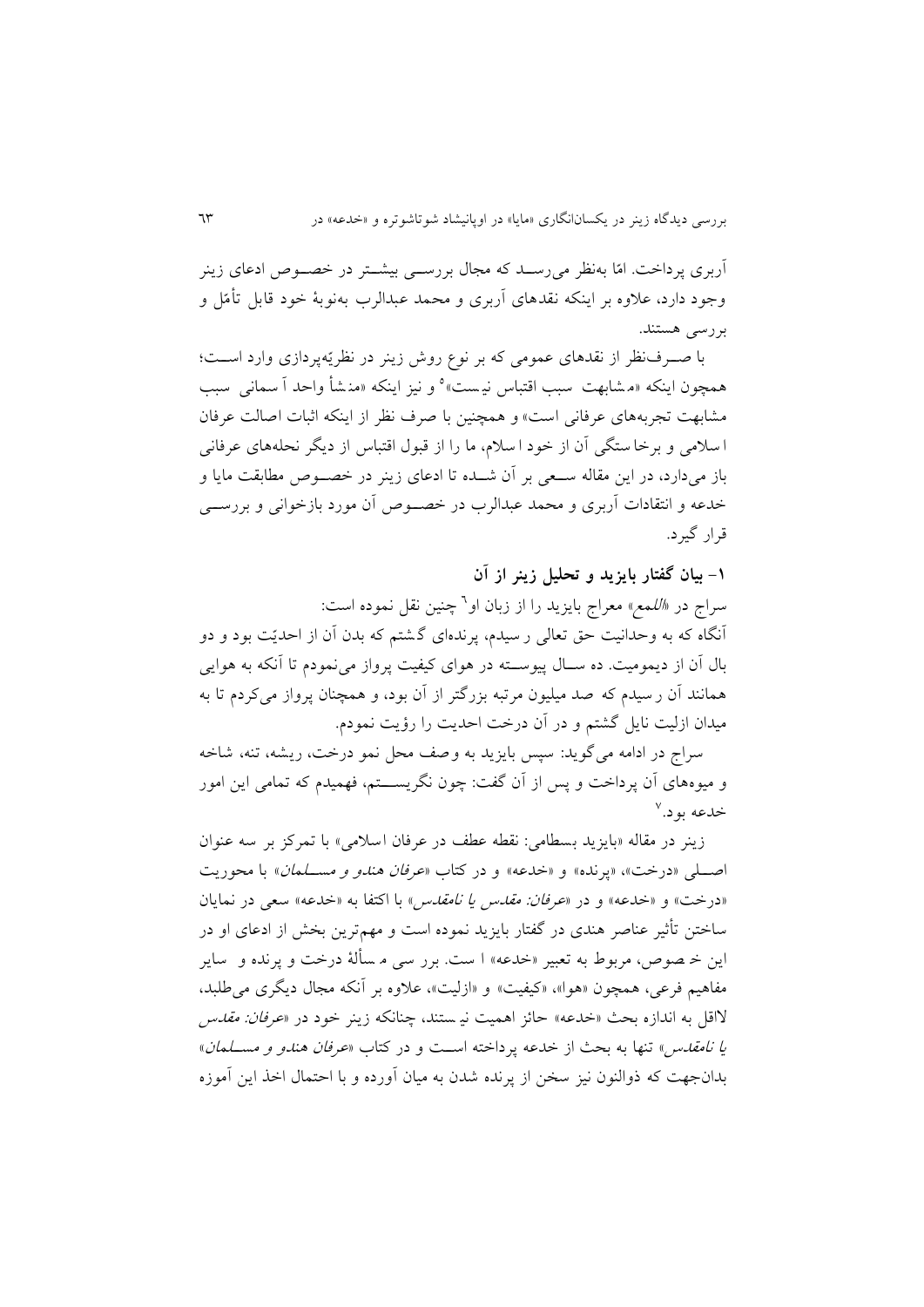از ذوالنون، تأکیدی بر تطبیق پرنده مورد اشـــاره بایزید و پرنده مذکور در *اوپانیشـــاد شوتا شوتره* نمیکند.^ با توجّه به ترتیب تاریخی آثار مذکور، به نظر میرسد که زینر در ابتدا میان خدعه و مايا اينهمانی يافته و پس از آن سـعی نموده تا با ريشـــه يابی برخی ديگر از مفاهيم ذکر ً شده در گفتار بايزيد ا صالت هندی گفتار او را با مؤيدات بی شتری همراه سازد

آن بخش از *اوپانیشاد شوتاشوتره* که زینر آن<sup>۹</sup> را در پیوند با گفتار بایزید یافته است، بدين قرار است:

دو پرندهای که همدم های بســـیار نزديک برای يکديگر هســـتند، به همان درخت چســـبيدهاند. يکي از آنها، ميوهٔ شـــيرين آن درخت را میِخورد، حال آنکه ديگری بدون خوردن چیزی به تماشا مشغول است بر روی همان درخت، شخصی است محزون از رنجوری خويش، افســــرده و فريب خورده، امّا وقتی ديگری، يعنی خدای خشــــنود و جلال او را میبیند، اندوهاش از بین میرود. همهٔ خدایان در بالاترین آســـمان نشـــانده شدهاند، بر روی سیلاب (=هجا) سرود مقدس أن سرود مقدس، چه استفادهای برای او که آن را نمی داند می تواند داشته باشد؟ آنها کسانی هستند که می دانند، (اسرار آمیز ترین آموزه) در اينجا جمع گشــته اســت. تمام عالم از برهمن، آفريننده فريب (=مايا) صــادر گشــــته؛ مقياس ها، قربانی ها، آداب، قوانين، گذشــــته، آينده و هر آنچه که وداها اظهار نمودهاند. در آن درخت، ديگرى (روح تنها) به سبب فريب (مايا) محبوس گشته است. حال، او بايد بداند که جهان پديداری (پاکريتی) فريب (مايا) اســـت و خداوند بزرگ آفريننده فريب است. ``

زينر درخت مورد نظر بايزيد را «درخت کیهانی» ياد شده در *اوپانیشاد شوتا شوتره*، اوپانیه شاد کاتا و بهگودگیتا می داند، ۱٬ امّا با توجّه به اینکه سخنی از خدعه بودن درخت در اوپانی شاد کاتا و نیز در بهگودگیتا نیست،<sup>۱۲</sup>در ریـ شهیابی سخن بایزید در آموزههای هندی، تنها به آخرين عبارات نقل شده از *اوپانیشاد شوتاشوتره* متمسّک می شود، که در وی پس از **<sup>09</sup>** آنها سالخن از فريف )= مايا( بودن عالم، و نه درخت، به میان آمده اسالت بیان اینکه: «ترجمه دقیق مایا به عربی، خدعه اســـت، و تا آنجا که من میدانم، در هیچ متن صوفیانهای دنیا به عنوان خدعه معرفی نشــده اسـت» و نیز با اســتشــهاد به اینکه «هنگامی که متصوّفه از عدم واقعیّت دنیا سخن می گویند، از الفاظی همانند رؤیا و بازی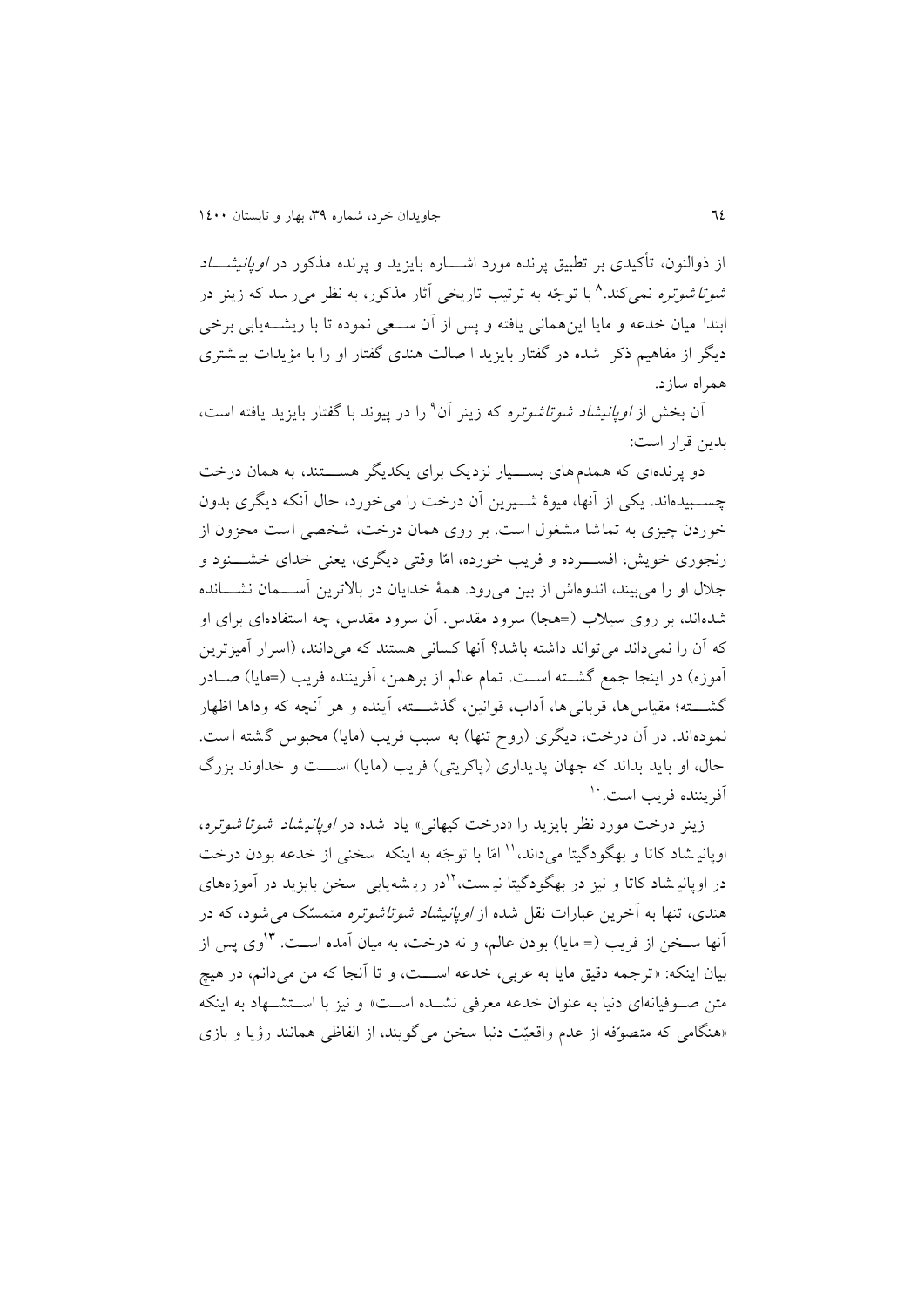بهره می برند، و نه تعبیر خدعه» نتیجه می گیرد که تعبیر بایزید به «خدعه» بودن آنچه که از درخت و بقیه اجزای آن دیده بود، متأثر از تفسیر شانکره از «مایا» است.<sup>۱۶</sup>

قابل ذکر ا ست که غیر از *«القـصد الـی الله*» منـسوب به جنید بغدادی<sup>10</sup> که معراجنامه مذکور در آن را بايد معراجنامهای ديگر از بايزيد دانست، معراجنامهای که در *اللمع ذک*ر شده، در آثار متأخر بر *اللمع* با تفاوتهايی ثبت شده است:

در «کش*ف المحجوب*» هجویری پس از نقل معراجنامه بایزید، بیان داشته که «و این حکایتی دراز است»<sup>۱۶</sup>روشن می شود و از این عبارت روشن می شود که او تمام آنچه را که به عنوان معراج نامه بايزيد در دســـت داشــــته، ذکر نکرده اســـت. همچنين در نقل هجویری عبارت «چون نگریسـتم همه خدعه بود» وجود ندارد، و بهجای آن چنین ذکر شده که: «چون نگاه کردم آن همه من بودم».<sup>۱۷</sup>در معراجنامه مذکور در «*النور من کلمات ابی الطیفور*» هیچ<sub>ی</sub>ک از این دو عبارت بهچشـــم نمیخورد.<sup>۱۸</sup> بقلی در «*منطق الأســـرار*» عبارت سراج را عیناً ذکر نموده،<sup>۱۹</sup> امّا در *«شرح شطحیات»* –که در واقع ترجمانی آزاد از *منطق الأســـرار* او به زبان فارســـی اســـت- عبارت بايزيد را مورد زيادت قرار داده و گفتار وی را چنین نقل میکند: «بدانســـتم که هر چه دیدم، همه من بودم، نه حق بود. «تلبيس» تجلّي در تقديس بود. تنزيه در فعل «مکر» بود. وطنات خطرات بود. خطرات کفريات بود». `` به نظر می رسد او سعی داشته تا نقل هجويری و سراج را جمع نمايد و در اين ميان تفسير خويش را هم اضافه نموده است. عطار نيز در «ت*ذکرة الاولياء*» بهسان هجويري «من هر چه ديدم همه من بودم»، بهجاي «چون نگريستم همه خدعه بود» نقل کرده است.<sup>۲۱</sup>

زينر با التفات به اختلاف در نقل عبارت، در خـصوص نقل سهلگی از معراج بايزيد –که ذکری از خدعه بهمیان نیاورده- اشاره می کند که يا گفتههای ا لی بايزيد نیست و يا آنکه در آنها آموزههای ودانتههای متقدّم –که در گفتههای بايزيد متبلور اســـت- به صورتی که برای انديشه صوفيانه رايج در آن روزگار، مقبول تر باشد، دستخوش تحريف قرار گرفتهاند.<sup>۲۲</sup> همچنین در خصــــوص هجویری –که بهجای «همه خدعه بود»، «همه من بودم» را ضبط کرده ا ست– او را در ابتدا به تغییر دادن بیان بایزید متهم میکند™ و سپس با احتمال دادن صحت نقل او، سعی نموده برای تعبیر «همه من بودم» نیز معادلی در متون هندو بیابد.<sup>۲٤</sup>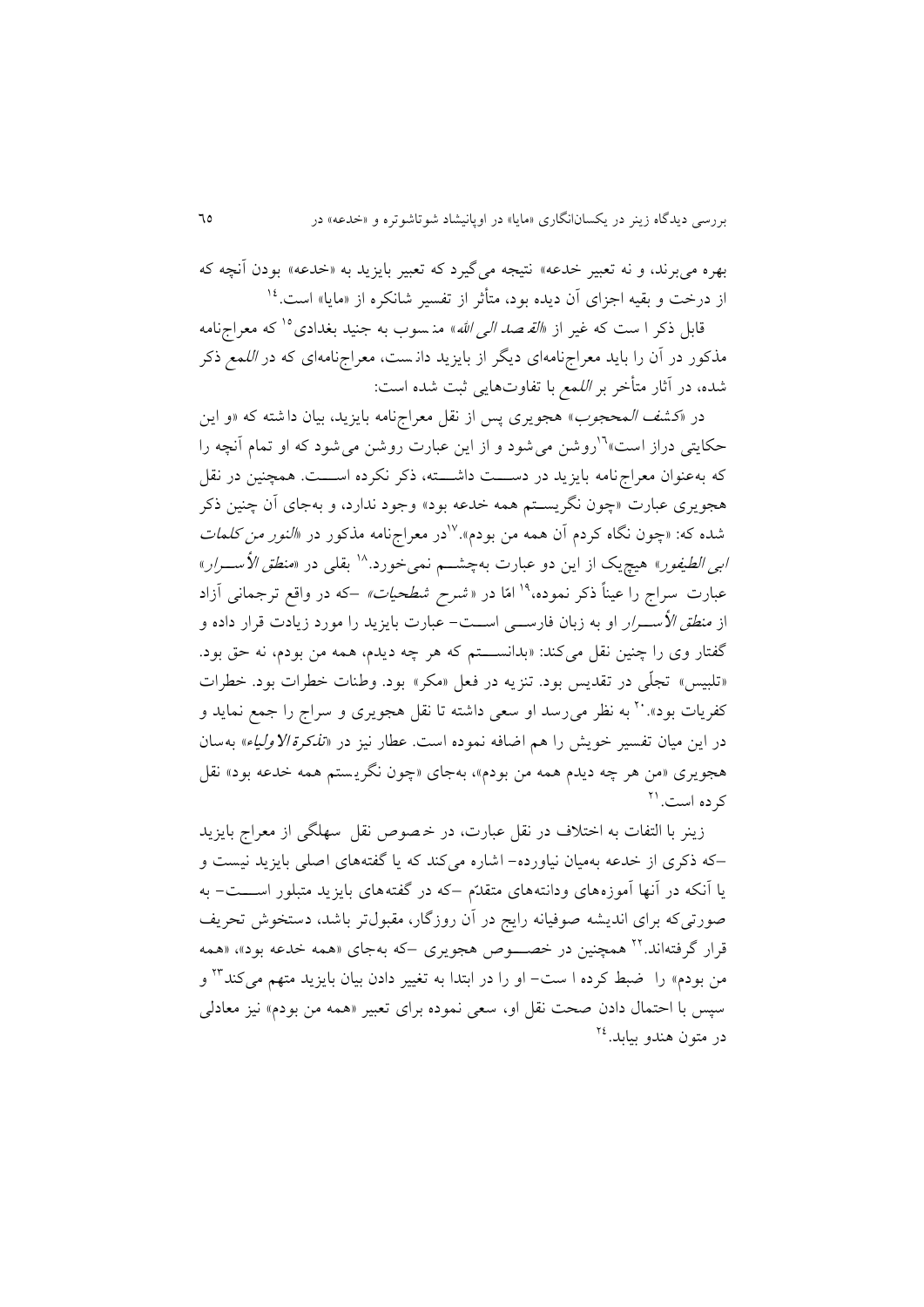**-2 نقد و بررسی دیدگاه زینر در خصوص مطابقت مایا و خدعه -0-2 نقد اول: منع تساوی معنایی خدعه و مایا <sup>27</sup>**

برخلاف اموری همچون درخت و پرنده که ماهیّت روشـــنی در ســـنن مختلف دارند، «مايا»، از مفاهيم پیچیده و بحث برانگیز در متون هندی اســـت و ازين رو نمی توان با صـــــــــــوف مراجعه به فرهنگ لغت™ به معنای آن راه یافت و پس از آن بهراحتی در اصطلاحات عرفان اسلامی و یا تعبیرات عارفان مسلمان معادلی برای آن پیدا نمود. رادا کريشنان که خود از بطن سنن هندوان برخاسته در اين خصوص چنين می گويد:

نظامهای فلســـفی گوناگونی را که در ســـنتهای فرهنگی متفاوتی پیدا شـــدهاند، نمی توان به آســانی با يکديگر مقايســـه کرد. در يک ســـنت مقولاتی هســـت که يافتن معادلهای مناسبی بر آن در سنت ديگر دشوار است. مفهومهايی که مدلول آتمن و مايا ست، بسیار به نادرستی به «خود» و «پندار» یا «نمود» برگردانده شدهاند.<sup>۲۷</sup>

تعدد معانی ما یا<sup>۲۸</sup> در متون مقدس هندی، ما را ملزم به رعایت جانب احتیاط در شناخت معنای مايای مذکور در اوپانيشاد شوتاشوتره می کند و اين بر عهده زينر بود که اثبات کند که مايا در اوپانيشاد شوتاشوتره در معنای فريب و توهم است، اما چنين امری در نوشـتههای او بهچشـم نمی خورد، و اين در حالی اسـت که تفسـير مايای مذکور در اوپانیشاد شوتاشوتره به توهم و فريف مورد اتفاق نیست و برخی همچون رادا کريشنان چنین تفسیری از آن را برنمیتابند.<sup>۲۹</sup>

ازينرو، می توان ادعای زينر در خصوص تفسیری که از مايا بيان داشته را مورد منع قرار داد. گرچه تنها طريق رد اين منع، اثبات صحت تف سير مايای مذکور در اوپاني شاد شوتا شوتره به فريب و توهم ا ست، اما حتى اگر فرض کنیم در *اوپانیشاد شوتا شوتره*، مايا بههمين معنا باشــد –چنانکه زينر و برخی ديگر همچون دويســن و ماهادوان بر اين عقیدماند ب<sup>س</sup>– و یا اگر تبیینی که شـــانکره از مایا ارائه کرده <sup>۳۱</sup> را بهعنوان معیار ادعای زینر قرار دهیم، نشـــان خواهیم داد که مطابقت معنايی میان مايا و خدعه مورد نظر بايزيد برقرار نیست

**.2-2 نقد دوم: معارضه از طریق اثبات خاستگاه اسالمی خدعه .0-2-2 چیستی خدعه و خاستگاه اسالمی آن از نظر آربری** آربری در نقد ادعای زينر در خصــــوص تســــاوی معنايی خدعه و مايا، تمرکز خود را معطوف به معناشــناســی خدعه نموده اســت. او بیان می کند لفظ «خدعه» در قرآن ذکر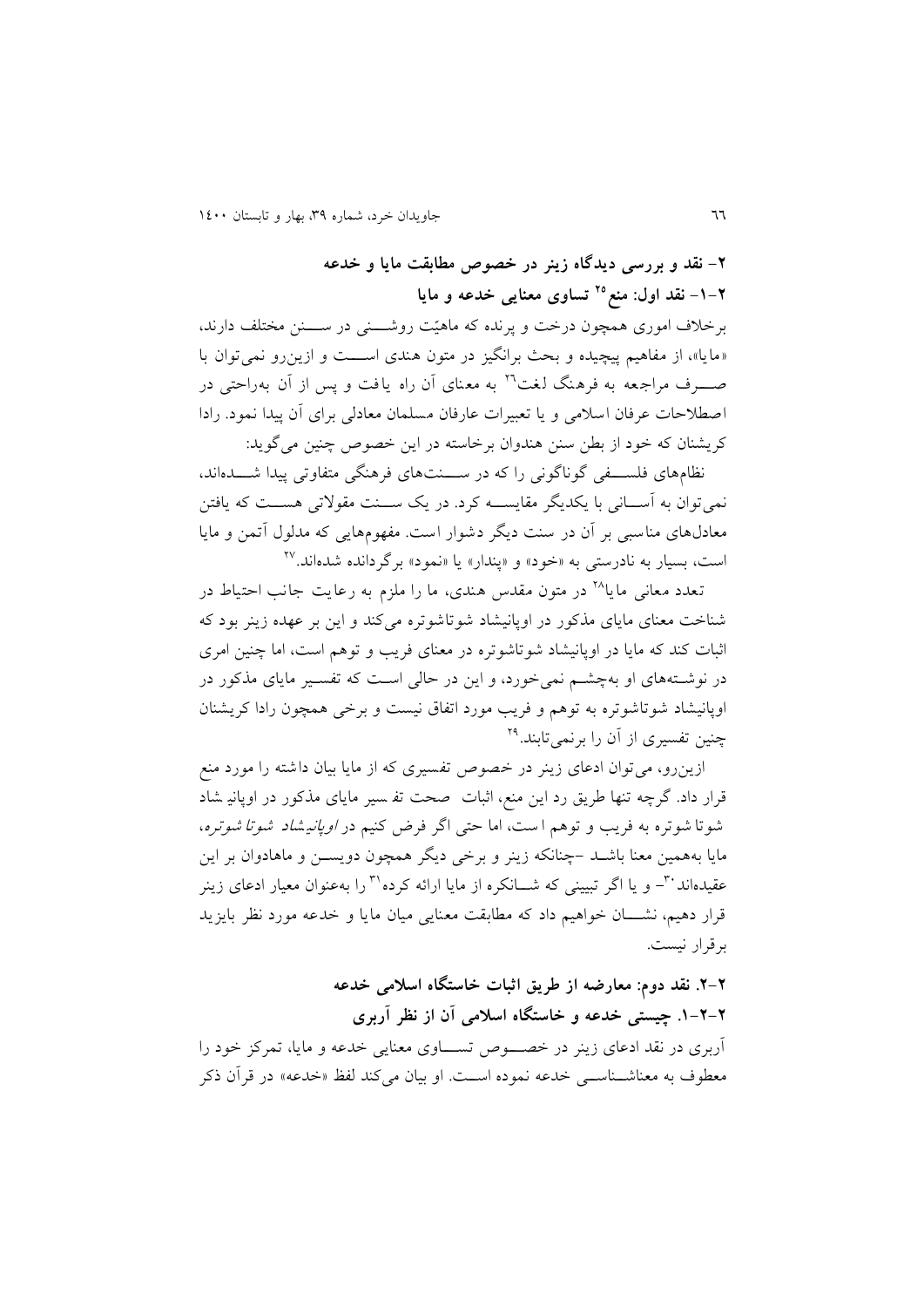نشده، اما خداوند به «خادع»<sup>۳۲</sup> و «خیر الماکرین»<sup>۳۳</sup> توصیف شده است و همچنین «کید» به او انتســاب يافته اســت. <sup>76</sup> در نظر او اينکه خداوند در خصــوص ارتباط با انســـانها، به عنوان بهترين فريب دهنده و مکرزننده معرفی شـــده، امری مبالغه آميز اســـت و مکر خداوند در واقع بخشی از برنامه الهی برای آزمايش و امتحان بندگان به شمار می رود تا کیفیت ایمان و عمل ایشــان به نحو صـحیحی روشــن گردد، چنانکه واژه «بلا» مکرراً در قرآن و آثار متصوفه°<sup>۳ </sup>به چشم می خورد.

آربری در راستای کشف معنای خدعه در گفتار بايزيد، دو گفتار از جنيد بغدادی در کتاب الفناء را مورد توجه قرار داده و با لحاظ ادعای زينر در خصـوص اينکه «در هيچ متن صوفیانه ای دنیا به عنوان خدعه معرفی نشده است» به تحلیل این دو گفتار پرداخته ا ست. به گفته آربری، جنید با بیان «أکادن<sub>ی</sub> و عنه بی خدعنی»<sup>۳٦</sup> صفت خدعه را حقیقتاً به خداوند نسبت داده و او را فاعل خدعه معرفی نموده است و همچنین او با تفوه به «... و إنها جرت ســـنة البلاء على أهل البلاء من هاهنا حتى جاذبوا و أقاموا و لم ينخدعوا أقيم عليهم ما محقهم في نفس القوة و علو المرتبة و شرف النسبة» ``` خدعه الهي را بخشبي از قانون «بلا» تلقی کرده ا ست. آربری ذکر «خدعه الهی» و «کید الهی» در عبارت اول را دلیل بر ترادف اين دو با يکديگر دانســـته و اين دو را مرادف با «مکر الهیِ» مذکور در بيان دیگری از جنید™ تلقی میکند. از کنار هم قرار دادن بیانات جنید، رو شن می شود که او با بيان «أكادنی و عنه بی خدعنی» در واقع ادراک وجود خويش بهنحو جدا و منســـلخ از خداوند را خدعه الهی خوانده و چنین ادراکی را در زمره ابتلائات الهی گنجانده است.

آربری تعبیر خدعه در بیان بایزید را بر همین اساس تفسیر نموده و اشاره می کند که بايزيد، در واقع، درک و ديدن «وجود کل» موجودات به نحو جدا از خداوند را خدعه الهی خوانده اسـت و بیان بايزيد، با بیان جنید که درک و ديدن «وجودی فردی» خود، بهنحو جدا از خداوند، را خدعهای الهی تلای کرده است، تفاوج چندانی ندارد

آربری همچنین ادعای زينر در خصــــوص اينکه هیچ صــــوفی ديگری از بايزيد در خدعه خواندن دنیا پیروی نکرده است، را با ذکر بیتی منسوب به خیام (=حوال جهان و بلکه گیتی یکسر/ خوابی و خیالی و فریبی و دمی است)، مورد مناقشه قرار داده است. او در نهايت ا شاره می کند که بيان بايزيد تو سعه ای عارفانه ا ست از تصوير خداوند به عنوان خیرالماکرین در قرآن،°۲ و بیانی کاملاً واضح و بدون ابهام و متعارف محسوب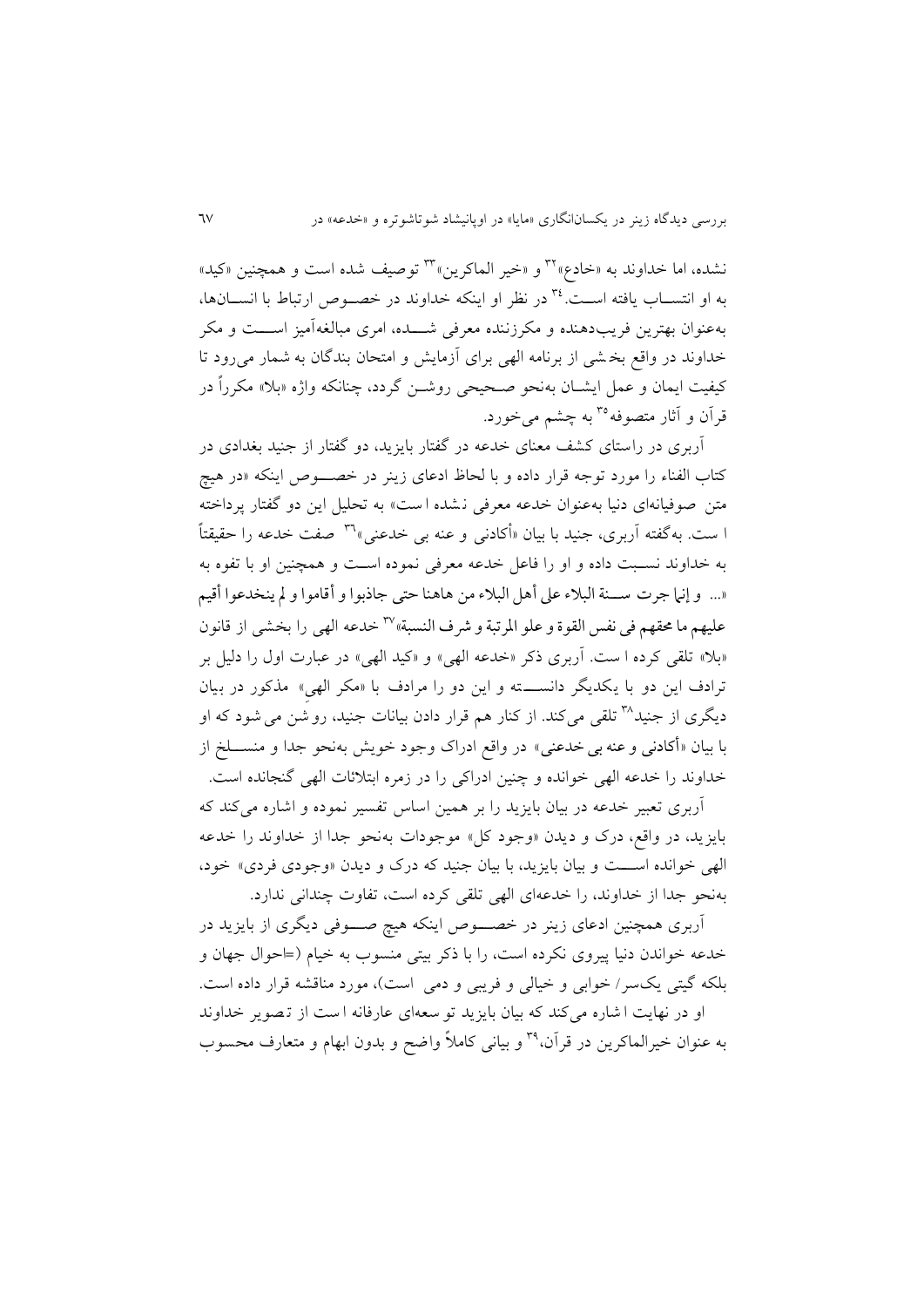می شود و برخلاف گمان زينر، چنين نيست که بيان بايزيد در خارج از چارچوب ودانته غیر قابل فهم باشد. <sup>٤٠</sup>

تف<sub>سیر</sub> بقلی از «خدعه» –که به نظر می ر سد آربری در نقد دیدگاه زینر آن را مدنظر دا شته ا ست<sup>٤١</sup>- در خـصوص چرايی ابتلای سالکان به ما سویالله قابل توجه ا ست. او تعبير خدعه را بدينجهت مي داند که بايزيد فهميد هرآنچه که درک کرده بود در نـسبت با آنچه که در خصوص حق تعالی درک نکرده، کمتر از خردلی در عالم هستی است و آنچه که او يافته بود مربوط به بداياج سلوک او بوده است بالی نیز فاعل خدعه را خدا می داند، که بر طالبان عرفان از جهت غیرتی که بر فردانیت خویش دارد، مکر ورزیده و اموری را بر ایشــان مشــتبه می ســازد تا آنچه می بینند را بهعنوان حقایق وحدانیت تلقی کنند.<sup>31 و ٤٣</sup>

**.2-2-2 چیستی خدعه و خاستگاه اسالمی آن از نظر محمد عبدالرب** محمد عبدالرب در ابتدا سعی در تقويت ديدگاه آربری نموده است و بر ديدگاه او در اینکه خداوند –که در قرآن خادع و ماکر نامیده شـــده- مؤمنین را مورد امتحان و ابتلاء قرار میدهد، و نیز اینکه در کتب متصوفه به بحث از بلا پرداخته شده، صحه می نهد اما در نهايت نظر او را مورد مناقشه قرار میدهد

وی موارد متعددی که بايزيد ســـخن از امتحانات الهی بهميان آورده را مؤيد ديدگاه آربری -در تفسالالیر خدعه مورد بحث به امتحانی الهی- دانسالالته اسالالت؛ از جمله موارد مذکور آن ا ست که بايزيد در ضمن نصيحت به يکی از ا صحاب خويش بيان دا شت: «اگر بلايي از سوی حق بر تو نازل شد، به سرعت از آن خارج شو، چرا که اين امری اســت که مرد با صـــبر خويش نتواند آن را تحمل کند»؛ در نظر عبدالرب بيان بايزيد به اين معنا ست که شخص بايد سعى کند که زودتر امتحان الهى را سپرى کند تا به ثمره آن (=پاداش) زودتر نائل گردد.<sup>٤٤</sup> همچنین اینکه بایزید در یکی از بیانات خود، دو واژه خدعه و امتحان را در کنار هم به کار گرفته، می تواند به عنوان مؤيد ديگری بر ديدگاه أربري تلقى گردد: «امتحنت بعرض العطايا، عطايا الدنيوية، فاعرضت عنها، ثم عرضوا عليّ عطايا الاخروية فإلت نفسي اليها، ثم نبهني لها انها خدعة فاعر ضت عنها. فلما رآني لا انخدع لانها من الکونيه فتح لي عطايا الالهية». <sup>٤٥ و ٤٦</sup>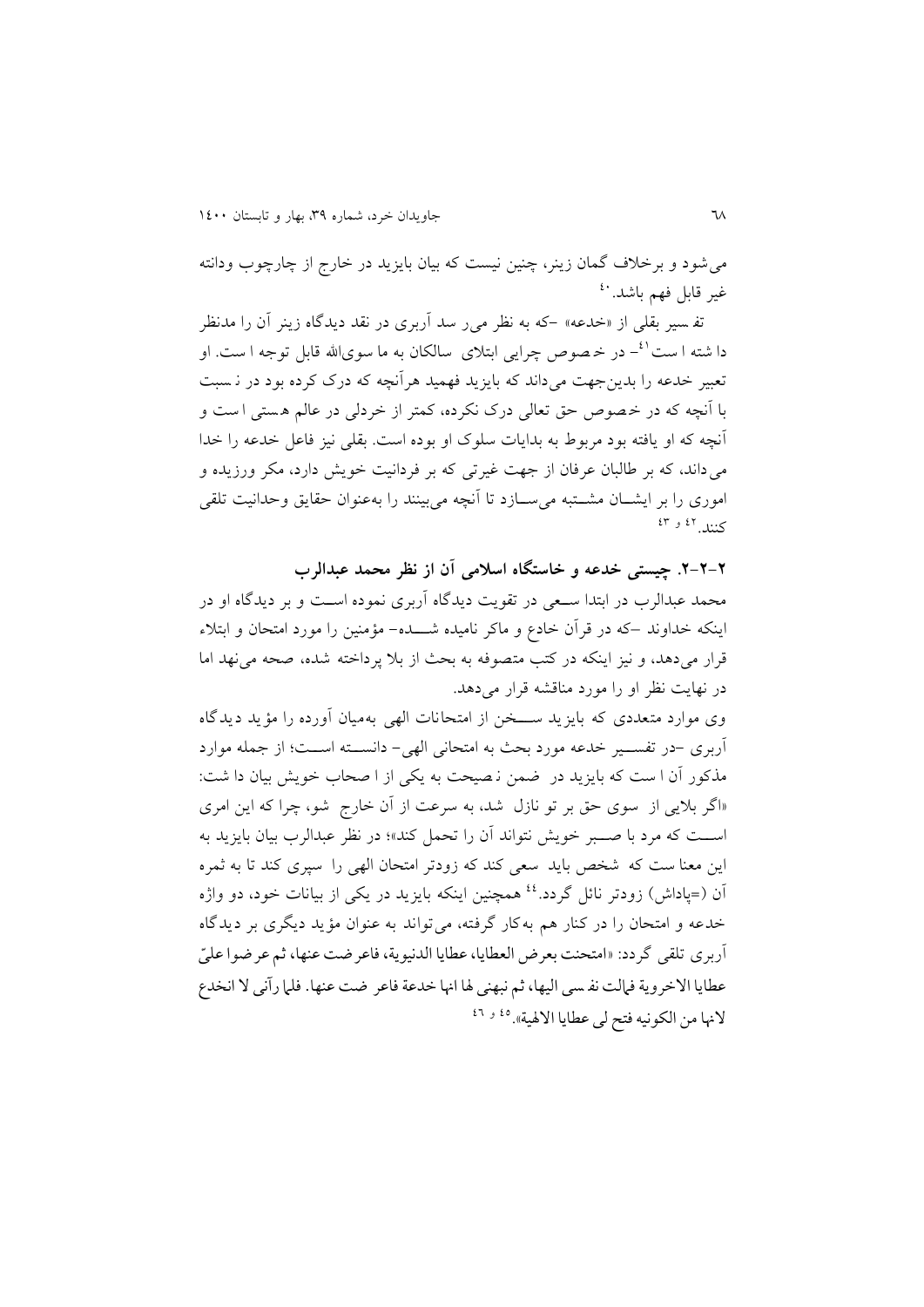آنچه عبدالرب در بحث از خدعه بیان داشته در ســـه عنوان «تمايز خدعه و مايا به سبب تمايز مصداق آن دو»، «چرايي اطلاق خدعه» و «کیستی فاعل خدعه» قابل چینش است که در ضمن اين سه عنوان، نقدهای او به ديدگاه آربری و زينر گنجانده می شود.

# **.0-2-2-2 تمایز خدعه و مایا به سبب تمایز مصداق آن دو**

در خصوص «چیستی مصداق خدعه»، وی بر آن است که نه زینر و نه آربری مقصود حقيقى بايزيد از «خدعه» را درنيافتهاند و هر دوی ايشان مطالب خود را با ابتناء بر اينکه مایا و خدعه هردو معنای یکسانی دارند، بنا نهادهاند. <sup>٤٧</sup>

در نظر عبدالر ب، مدلول مایا در آثار هندوان، دنیای مادی است که ما در آن زندگی میکنیم در حالیکه در معراجنامه بايزيد به صورت کاملاً رو شن، خدعه بر عالم روحانی (=ملکوت) -که لوح محفوظ، عرش و کرسے در آن قرار دارند- اطلاق شـده اسـت. عبدالرب بر ا ساس آنچه که در *«القصد الی الله»–ک*ه در صورت صحت انت**ساب آن به** جنید<sup>۶۸</sup> متنی مقدم بر *اللمع ا ست– بهعنوان معراج بایزید در یک رؤیا ضبط گشته و در* آن بايزيد عبور خود از آ سمان های هفتگانه و مراتب فراتر از آنها را شرح داده ا ست، نظريّة خود را تقويت میکند. در اين نقل، بايزيد بهدفعات بيان کرده اســـت که: از آنچه در هر مرحله از سیر خود می دیدم چ شم می پو شیدم، و به خداوند عر ضه می دا شتم: «عزيز من! مراد من غير از آني است که تو بر من عرضـه میداری»، چرا که میدانسـتم آنچه به من عرضه می شود آزمایشی از سوی خداوند است (=ففی کلّ ذلك علمت أنّه بها یجرّبنی. فلم ألتفت إلیها إجلالا لحرمة ربّی اللهّ تعالی). <sup>٤٩</sup> بر این اساس آنچه که در معراجiامه ز 81 مذکور در اللمع، خدعه نامیده شده، در واقع امور ملکوتی است

## **.2-2-2-2 چرایی اطالق خدعه و کیستی فاعل خدعه**

عبدالرب، به کار گرفتن تعبير خدعه توسـط بايزيد را مربوط بهاين امر میداند که او در هر مرحله از سـفر روحانی خود، امور مختلفی که برای وی مشـهود می شـد را بهعنوان اموری جدا و مباين با حق –و نه به عنوان جلوات او- لحاظ می کرد و از اين رو «فاعل خدعه» خود بايزيد –و نه خداوند- بوده و خود او مسبب فريب خويش بوده است.

عبدالرب در تأييد ديدگاه خود آياتی از قرآن را که در آنها خداوند «خادع» يا «ماکر» خوانده شده مورد توجه قرار داده و ا شاره می کند که اين آيات حکايت از آن دارند که تنها افراد بی ايمان و منافقی که ســـعی در فريب خداوند دارند، مورد خدعه و مکر الهی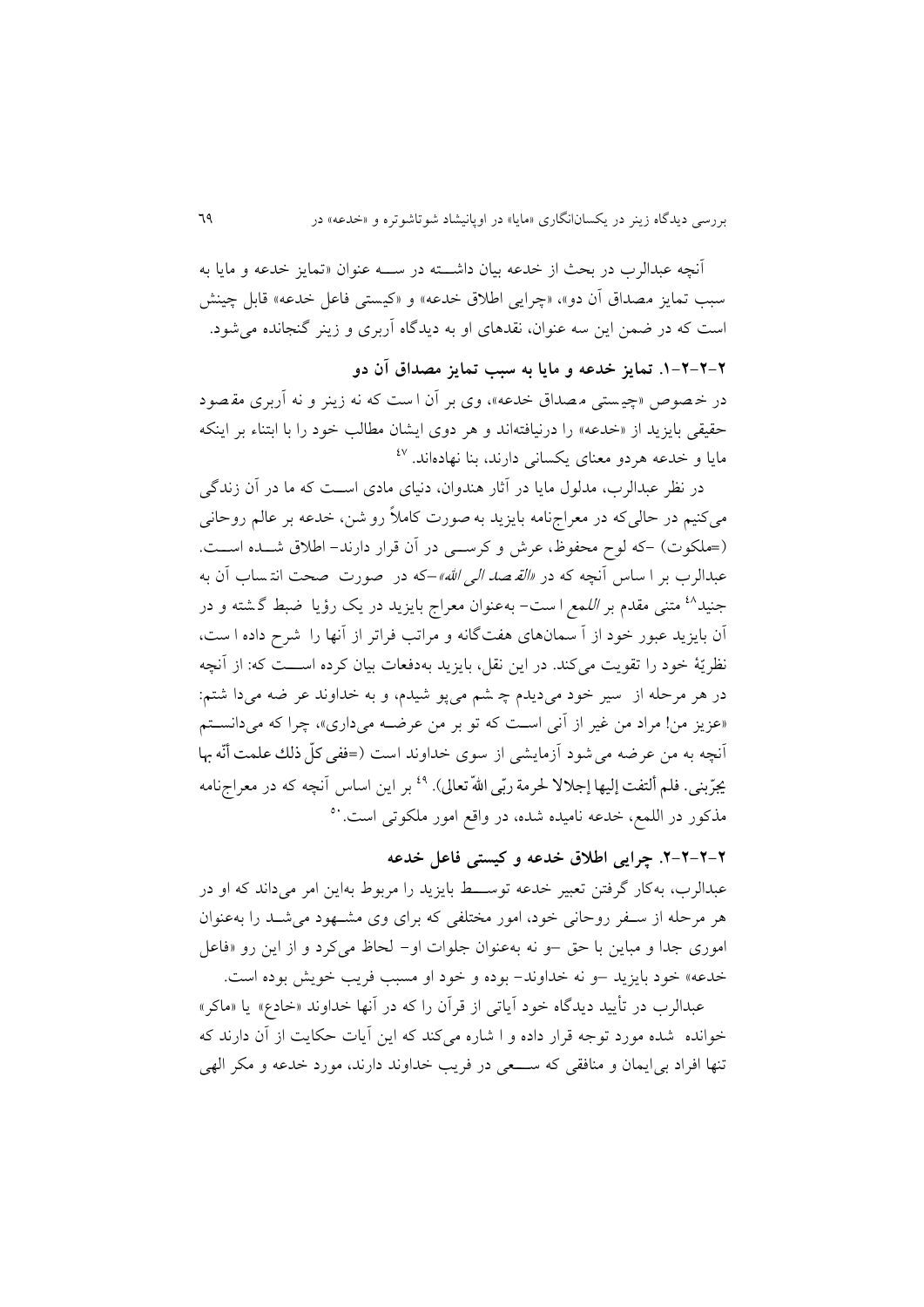قرار می گیرند، <sup>۵۱</sup> بنابراین خدعه الهی منح صر به بی ایمانان و منافقانی ا ست که در صدد فريب خدا بر آمدند."° و از آنجا که بايزيد فردی بی ايمان و منافق نبود که خدا را فريب داده با شد تا بدين ٍ سبب م شمول خدعه و مکر خدا قرار گیرد، مطمئناً معنای مورد نظر آربری، که بر ا ساس آن خداوند فاعل «خدعه» تلقی شده ا ست، مورد نظر بایزید نبوده است

بر ا ساس اين تفسير از خدعه (لححاظ آيات الهی از حيث مباينت يا مظهريت و نيز فاعليت بايزيد نسـبت به خدعه)، اطلاق خدعه بر عطايای اخروی توسـط بايزيد –که پیشتر بدان اشاره شد– بهاين معنا است که بايزيد به عطايای آخروی تمايل پيدا کرد، اما به سبب اينکه خداوند او را آگاه کرد که او با تمايل بدان امور، خود را فريب داده است، بايزيد از آن عطايا روی گردانيد.<sup>۵۴ و ۵۶</sup>

عبدالرب پس از نقد آربری در مورد مدلول خدعه، فاعل خدعه و ارائه ديدگاه خويش در بيان معنای خدعه، نقد ديگری را در خصـوص يکســـان|نگاری معنای بلا و خدعه متوجه آربری ساخته ا ست؛ به گفته عبدالرب، بلا رحمتی الهی ا ست که خداوند به بندگان خود ارزانی میدارد تا آنها را از اين طريق خالص ســازد و مؤيد صــحت اين معنا از بلا، جريان امتحان و ابتلای ابراهیم به ذبح ا سماعیل (علیهما الـسلام)°° ا ست که بر اساس آن ابراهیم در صدد ذبح فرزند خود برآمد و در نهایت از سوی خداوند قوچی جايگزين قربانی شــد و ابراهيم به ســبب موفقيت در اين امتحان مورد عنايت خداوند قرار گرفت. امتحان ابراهیم در واقع امری بوده که ســبب پیشـــرفت معنوی او گردید، و مســـــــــلماً چنین امری را نمی توان خدعه نامید. در برخی دیگر از آیات قرآن نیز بلا در معنای رحمت الهی و سـبب خالص گشــتن بنده بهکار رفته اســت.<sup>٥٦</sup> بهگفته عبدالرب، متصـوفه از اين جهت که بلا مزيتی از جانب خداوند اسـت که بر شـخص مبتلی وارد گشته، آن را نیک شمرده و آن را طلب میکنند؛ چنانکه در مورد بایزید نقل شده است که او هرگاه که غذا میل میکرد، آرزوی بلا میکرد.<sup>۵۷</sup>

 ا الالالل آنکه، خدعه به لحاظ م نايی کارکردهای بسالالالیار متفاوتی از ب دارد و همانطور که اشاره شد، خداوند تنها به عنوان ت فی عمل عدهای –و نه بهعنوان عنايت- آنها را گرفتار خدعه خویش میسازد و مطمئناً صوفی طلبِ چنین امری را نمیکند.<sup>۵۸</sup>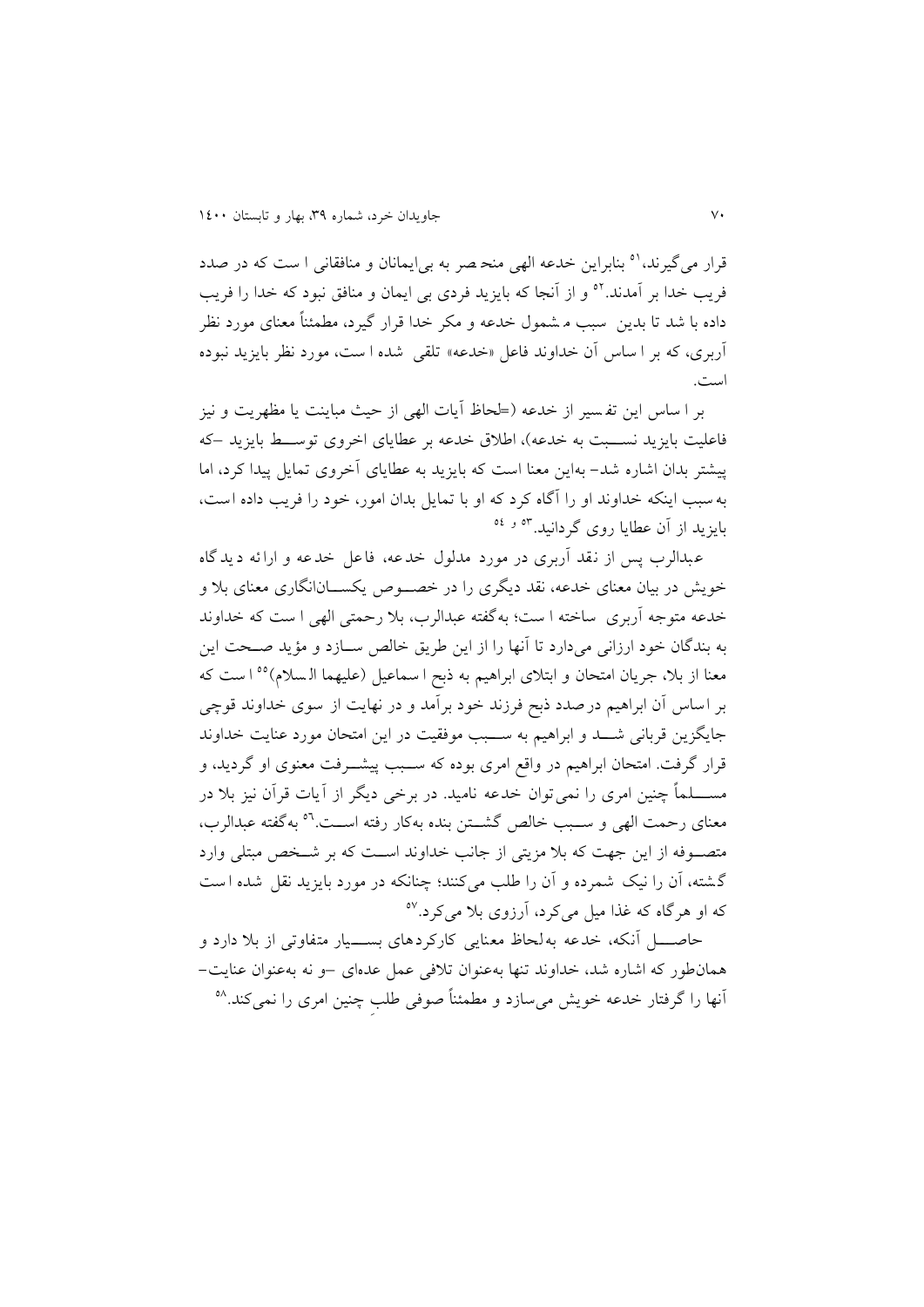**.9-2-2 بررسی دیدگاههای آربری و محمدعبدالرب و بیان نظر مختار** به نظر نگارنده گرچه آربری در رد تطابق معنای «مایا» و «خدعه»، مطالب بسیار مناسبی بیان داشته، اما به نظر می رسد اکثر انتقادات عبدالرب به او وارد باشد. البته می توان برای سخن آربری محمل صحیحی فراهم کرد و آن اینکه خدعه و فریب مساوی با امتحان و ابتلاء نیست، بلکه ابتلاء از سوی خداوند می تواند به فریفتگی شخص توسط «مبتلی به» منجر شـود؛ چنانکه در معراج بايزيد در رؤيا –که در القصـد الی الله ذکر شـده اسـت– مکرراً این مضــمون بیان شــده که «دانســتم خداوند مرا از جهت التفات به غیر خودش میآزمايد» و مســـلماً نتیجه التفات او به غیر خداوند (=مبتلی به)، مخدوعیت و فريفتگی او به سبب «غیر» بوده است؛ همچنین این امر از عبارتی که بایزید امتحان و خدعه را در كنار هم ذكر نموده: «امتحنت بعرض العطايا (الخ)» <sup>٥٩</sup> –و عبدالرب بدان استشهاد نموده– قابل استنباط است.

اينکه عبدالرب فاعلِ خدعه را خود بايزيد معرفی نموده از طريق عبارت پیشـــين )=خدا مرا آگاهاند که آن خدعه ا ست( و نیز به قرينة برخی ديگر از بیاناج بايزيد، قابل مناقشـــه اســـت؛ `` در برخی از عبارات بايزيد بيان چنين ذکر شـــده اســـت: «ازهد في الاغترار <sup>٦٦</sup> بما سوی ربک» <sup>٦٢</sup> و همچنین بیان شده ا ست که: «الدنیا لاهل الدنیا غرور فی غرور»<sup>٦٣</sup> که هر دو بيان، حکايت از آن دارند که فاعل خدعه، «مبتل<sub>ّی</sub> به» اســـت، يعنی امری که خداوند به سبب آن سالک را در التفات او را به غیر خداوند مورد امتحان قرار می دهد، سبب خدعه می شود و اين امر می تواند عطايای دنيوی و يا اخروی و بلکه هر آنچه غیر خداوند است را در برگیرد. بر این اسـاس اولاً لزومی ندارد بهسـان عبدالرب م صداق خدعه را صرفاً به امور ملکوتی اختصاص دهیم، بلکه خدعه در ادبیات بایزید عبارت ا ست از هر آنچه که از سان را از خداوند غافل نمايد، ولو آنکه او در مواردی با لفظ خدعه، عالم ملکوج را ق صد نموده با شد و در ثانی، لزومی به نفی فاعلیت خداوند نسبت به خدعه –چنانکه عبدالرب بر این عقیده است– نیست، چرا که خداوند از طریق «مبتلی به» سالک را مورد ابتلاء قرار داده، گرچه خدعهای که به «مبتلی به» نـ سبت داده میشود، بهسبب علاقه سبب و مسبب به خداوند نیز قابل انتساب است.<sup>٦٤</sup>

همچنین تحلیل عبدالرب از چرايی تعبير بايزيد از مشهودات خويش به خدعه مورد اشکال است. بهگفته او، بايزيد «امور مختلفی که برای وی مشهود می شد را بهعنوان اموری جدا و مباين با حق -و نه بهعنوان جلوات او- لحاظ میکرد» و از اين رو آنها را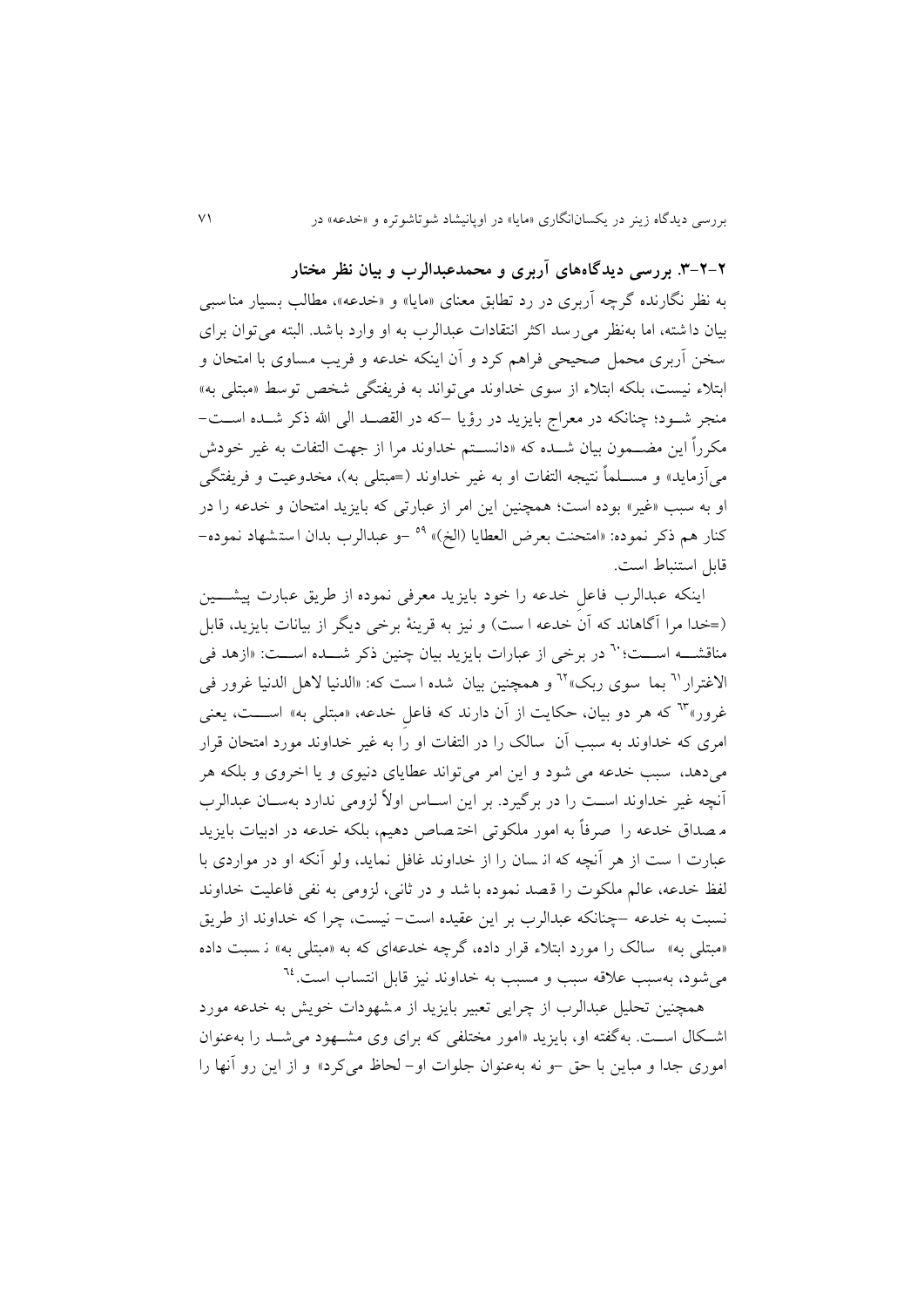خدعه نامید؛ در حالیکه با توجه به ســایر قرائن، همچون معراج رؤیایی بایزید و ســایر عبارات که پیشتر اشاره شد همچون «ازهد فی الاغترار بپا سوی ربک»، «فلما رآنی لا انخدع لانها من الکونيه فتح لي عطايا الالهية» و «ففي کلّ ذلك علمت أنّه بها يجرّبني، فلم ألتفت إليها إجلالا لحرمة ربّی اللهّ تعالی و کنت أقول يا عزيزی مرادی غير ما تعرض علي» خدعه ناميدن امور بهجهت ايجاد نحوهای غفلت از خداوند اســت<sup>٦٥ و ٢٦</sup> و اين معنا اعم از عدم لحاظ آنها به عنوان جلوات ا ست. اگر از منظر ا صطلاحات عرفانی به اين امر نظر شود، لحاظ تامِّ ما سویالله بهعنوان جلوات، تنها در مقام بقاء بعد الفناء صورت می گیرد، در حالی که ظاهر آن است که بايزيد در معراج خود، در ميانه نيل به مقام فناء<sup>٦٧</sup> قرار داشته است.

**.9-2 نقد سوم: نقض ادعای عدم اطالق خدعه بر دنیا توسط دیگران**  اطلاق خدعه بر دنیا، خصـــوصــــاً در معنای مختار، –علاوه بر آنکه در ادبیات اهل بیت (علیهم السلام) مکرراً بهکار رفته $^{-N}$ - در میان برخی از سالکان معاصر بایزید مرسوم بوده ا ست؛<sup>٦٩</sup> از جمله آنکه ذوالنون م صری –که میان او و بایزید ارتباط برقرار بوده– مکرراً به دچار شدن سالکان به خدعه ه شدار داده ا ست در بیاناج او، اموری همچون دنیا، عطايای الهی، کرامات و ظهور مريدان از اســباب خدعه برشـــمرده شـــدهاند، که معنای غفلت از خداوند در تمامی آنها مشترک است. ذکر برخی از بیانات او در این خصوص خالی از فايده نیست:

الف. «المخدوع من ينظر إلى عطاياه فينقطع عن النظر إليه بالنظر إلى عطاياه» ``

ب. ســئل (عن ذي النون) عن الآفة التي يخدع بها المريد عن اللهّ. فقال: يريد الألطاف و الكرامات و الآيات. قيل له: يا أبا الفيض: فبم يخدع قبل وصـوله إلى هذه الدرجة؟ قال: بوطء الأعـقاب، و تعظیم الـناس له و التوســـع فی المـجالس و کثرة الأتـباع فنعوذ باللهّ من مکره و  $\sim$  خلاعه. $\sim$ 

ج. عن يوسـف بن الحســن يقول: ســمعت ذا النون يقول تكلمت خدع الدنيا على ألســنة العلهاء (الخ) <sup>٧٢</sup>

د. المؤمن يخدع عن دنياه و لا يخدع عن دينه. و المنافق يخدع عن دينه و لا يخدع عن دنياه. <sup>٧٣ و</sup>  $\vee$ 

علاوه بر ذوالنون، در سخنان برخی از عارفان آن روزگار سخن از اینکه کرامات در چه صـورت «خدع من الحق» محسـوب میشـوند، مطرح بوده اسـت.<sup>۷۵</sup> حاصـل آنکه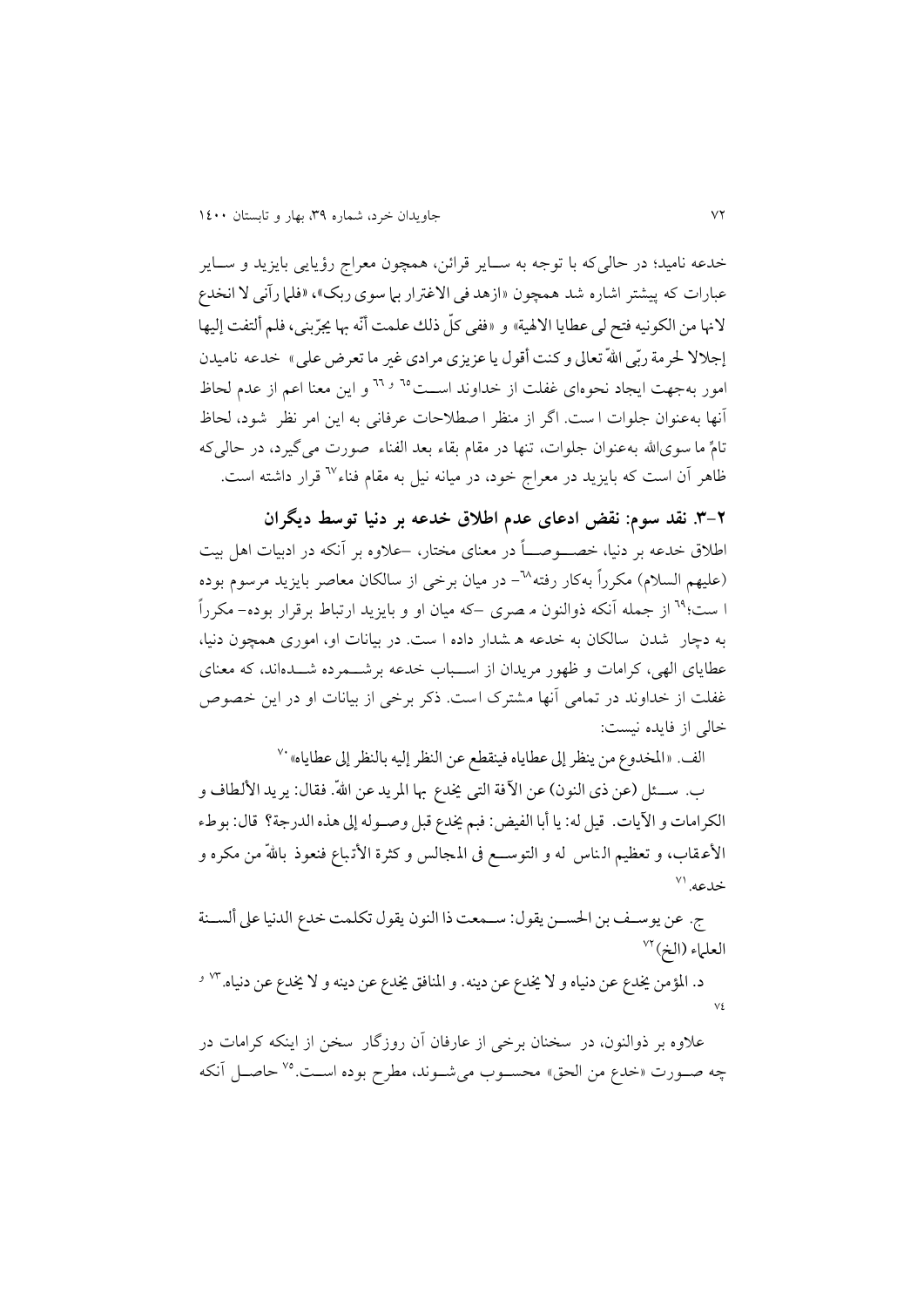کاربرد مکرر خدعه در خصــــوص دنیا و امور باز دارنده از تقرب به خداوند توســـط پیشوايان شیعه و نیز سالکان معاصر با بايزيد، نقضی است بر ادعای زينر در اينکه غير از بايزيد، هيچ صوفي و عارفي دنيا را خدعه معرفي نكرده است.

**.0-2 نقد چهارم: منع مطابقت مایای شانکره و خدعه بایزید** بر اساس آنچه گذشت، چرايی تعبير بايزيد به خدعه و نيز خاستگاه اسلامی آن بهخوبی رو شن می شود؛ حال سؤال اينجا ست که آيا مايا در اوپانيـشاد شوتا شوتره، با خوانش شانکره از آن، معنايی بسان معنای يادشده از خدعه دارد؟

طبق آنچه در خصـــــوص معنای خدعه با اســــتفاده از ديگر قرائن موجود در بيانات بايزيد و خاستگاه اسلامي بيان شد، اطلاق خدعه بر برخی از امور –اعم از آنکه حقايق خارجی باشـــند و يا تمثلات برخی از حقايق خارجی در ظرف ادراک بايزيد- بهجهت آن است که سبب غفلت از خداوند می شوند. بر اساس اين تفسير، بايزيد –که به سبب معرفت جدیدی که برای او حاصل شد، به خدعه بودن آن امور پی برد– نه درصدد بیان جایگاه هستی شناسی و بیان چیستی فی نفسه آن امور بوده و نه در مقام ارزش گذاری معرفتشــناســانه برای مشــهودات خود، بلکه صــرفاً از امری حکايت کرد که مربوط به وزه روانشناسی می شود؛ به بیان ديگر اموری که بايزيد يافت –فارغ از اينکه بهلحاظ خارجی تحقق دا شتند يا ندا شتند و فارغ از اينکه مطابق با واقع بودند يا نبودند– خدعه بودند، چون قابلیت ایجاد غفلت از خداوند را داشتند.

برخلاف خدعه که اطلاق آن توسط بايزيد بر «برخی» از امور (=مشــهودات او) در حوزه روان شنا سانه جای می گیرد، «مایا»ی مورد نظر شانکره<sup>۷</sup>۷ مربوط به ارزش گذاری «تمامی» مدرکات حاصله است، و در واقع نامیده شدن امور به مايا، در انديشه شانکره، در حوزه معرفت شنا سی قرار می گیرد که مبتنی بر نگرش خاص او به هستی (=ادوايتا: عدم ثنويت توصيف ناپذير و نامتعيّن)، است.

در نظر شانکره تنها برهمن است که واقعیت دارد. او در شرح براهما سوترا تصریح نموده که کثرات معدوم نیستند، چرا که مورد ادراک قرار می گیرند، لذا اموری غیر واقعی محسوب نمی شوند. از سوی ديگر، واقعيت آنها به اين معنا نيست که خارج از ظرف ادراک بهرهای از واقعیت داشــته باشــند بلکه واقعیت داشــتن آنها بهمعنای مدرَک بودن آنهاست.<sup>۷۷</sup>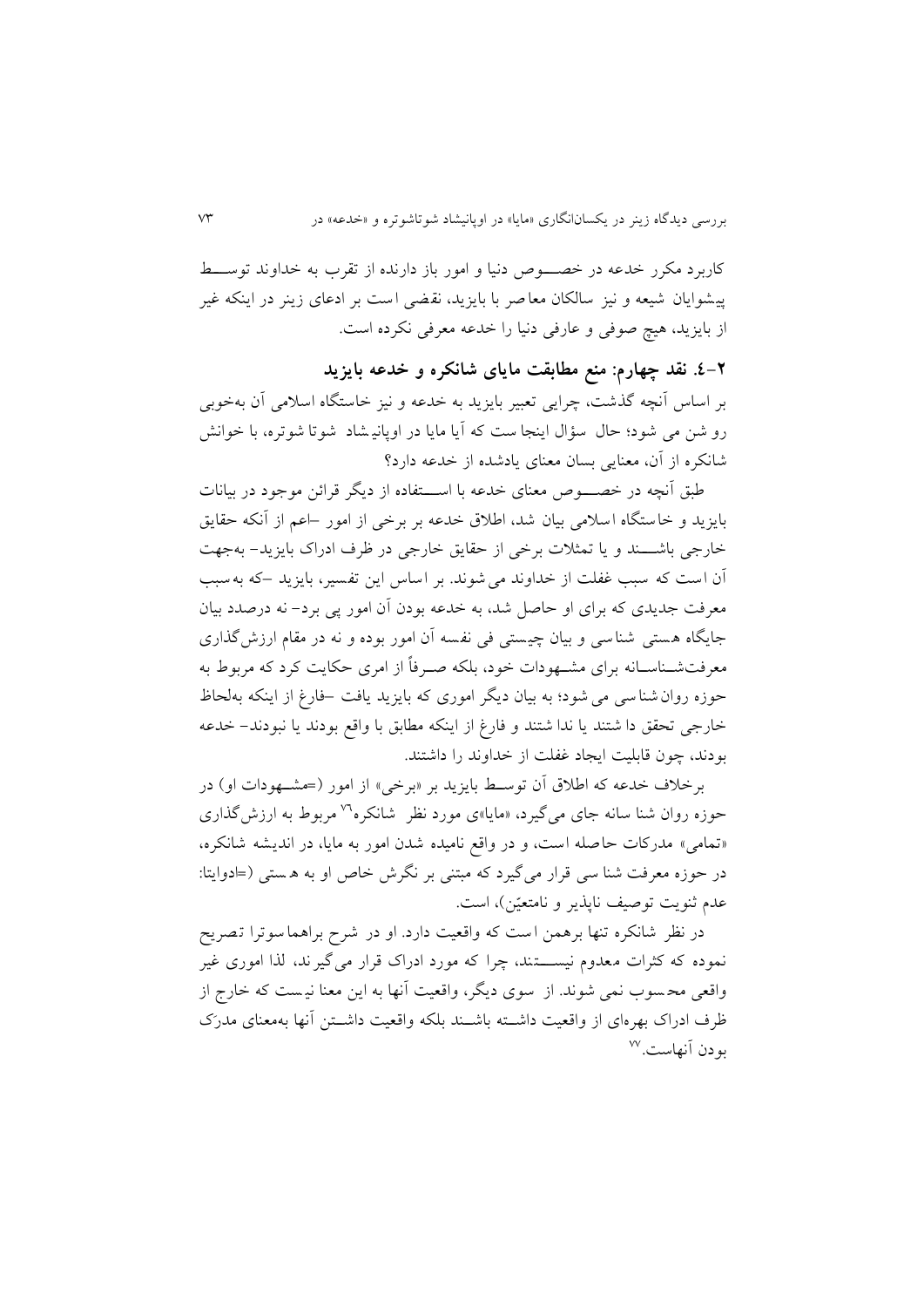لازمه نظر شـــانکره آن نیســـت که مدرِک یا ادراک یا ظرف ادراک واقعیتی خارجی دارند، بلکه تمامی این امور صرفاً واقعیات ادراکی هستند که دلالتی بر وجود مدرک در کنار برهمن ندارند و در خصوص مطابقت با خارج، ارزش معرفتشناسی نداشته و تنها موجب توهم تحقق دا شتن اموری به عنوان واقعیات خارجی می شوند. ازین رو شانکره در پا سخ به اين سؤال که «منـشأ کثرات فاقد مابهازاء در خارج چیـست؟» از مفهوم مایا بهره برده است؛ از نظر او مايا -که قدرج سحرآفرين بزر برهمن است و از او منفک نيست<sup>7⁄4</sup>– سبب ايجاد اين کثرات می شود. در نظر او، مايا به سان تخيل ا ست که هنگام خواب يا بيداری، ايجاد رؤيا يا خيال پردازی می کند، اما پس از بيداری يا خروج از خیال پر دازی معلوم می شود که هیچ یک از صور حس شده، امور خارجی نبودند.

در ادوايتا، مايا را از دو منظر میتوان مورد توجه قرار داد:

الف. از منظر برهمن مايا تنها اراده خلقت ظهور اســـت و مايا نمی تواند بر او تأثیر گذاشته و او را فريب دهد.

 از منظر انسالالالانهای جاهل -همچون ما که فريف آن را می خوريم و کثراج را به جای بر همن واحد می بینیم- مايا جهلی توهّمآفرين اســـت. پس مايا در اين منظر، دو کارکرد دارد: يکي پنهان کردن ماهيت حقيقی برهمن و ديگری مشــــتبه نمودن او در صورت شیء دیگر؛ مانند آنکه ریسمانی در حال حرکت برای شخصی به صورت مار ديده شود که در اين صورت از يک سو ري سمان مخفی مانده، و از سوی ديگر، مار نوهمی بهجای ریسمان حقیقی شناخته شده است.<sup>۷۹</sup>

در خصــوص مســأله مورد بحث اين نگارش، کارکرد دوم مايا، يعني مشــتبه نمودن برهمن در صورت ديگر، می تواند بهعنوان خدعهگری آن لحاظ شود و در اين صورت، میتوان مايا را -که معنای اصلي آن توهم نيست- بهسبب ايجاد توهم، بالمجاز (=علاقه سبب و مسبب) خدعه نامید. اما بايد توجه داشت که اين معنا، با معنای مورد نظر بايزيد تفاوت بسـياری دارد؛ خدعه بودن مايا تنها مربوط به حوزه معرفتشـناسـی می شـود و تـمام مخلو قات را دربر می گیرد، اما خد عه مورد نظر بايز يد تنـها مربوط به حوزه روان شناسی است و ظاهراً تنها به مشهوداتی که بايزيد در معراج خويش داشته منحصر می شو د.

نکتهای که ذکر آن در اينجا خالی از فايده نيست، آن است که در معنای اصلی مايا، بر اساس اشتقاق آن از ريشه mā (=اندازه گرفتن؛ اندازه گرفتن با؛ معلوم کردن؛ مرتب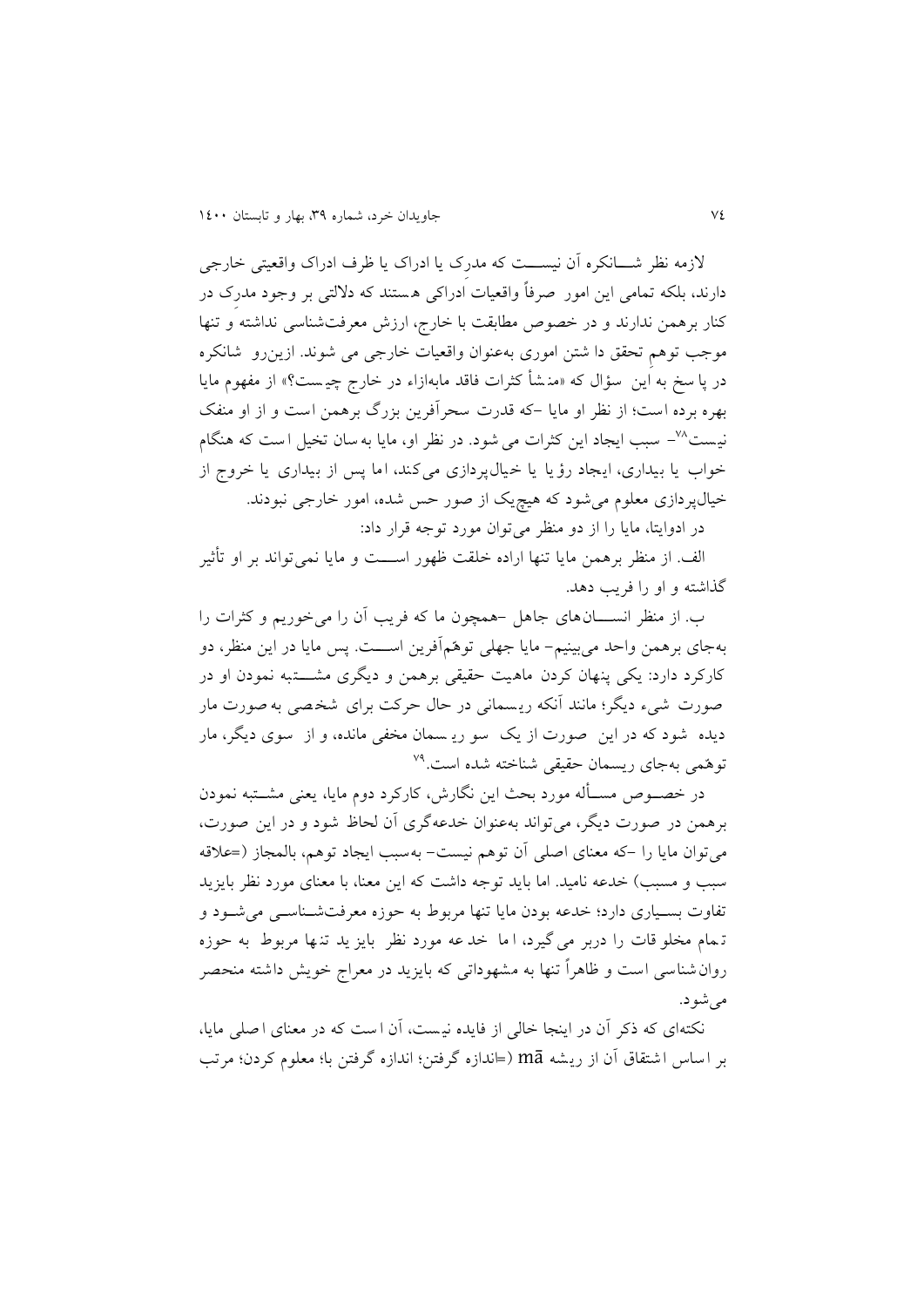كردن؛ شكل دادن، ساختن)، اندازهگیری اخذ شده `` و بر اساس آنچه بیان شد، مایا به سبب پوشاندن حقیقت و ایجاد فهم غیر صحیح از واقعیت، خدعه نامیده شده است. مایا از حیث معنای اصـلی و معنای مجازی خود، مشـابه با مفهوم «خلق» در قرآن و تفسـیر عرفانی برخی از اهل معرفت از «خلقت» اســت. خَلَقَ در معنای اصـــلی خود به معنای اندازهگرفتن ا ست، اما از آنجا که بهمعنای افک و دروغ نیز ا ستعمال می شود<sup>۸۱</sup> برخی از اهل معرفت که خلقت را بر ا ساس ظهور و تجلی، و نه فیـضان یا خلقت از عدم، تبیین می کنند، بیان داشتند:

«ليس كل خلق في الوجود تشاهده العين، إلا عينه و ذاته عين الحق الظاهر في تلك الصورة، فالحق هو المشـهود و الخلق موهوم. لذلك يسـمي به: فإن «الخلق» في اللغة الإفك و التقدير . و ∫ قال تعالى: «إِنْ هذا إِلَّا اخْتِلاقٌ» أي، إفك، و تقدير من عندكم، «ما أَنْزَلَ اللهُّ بِها مِنْ سُلْطانٍ». <sup>٨٢</sup>

بر اين اســـاس حتى اگر فرض شـــود، بايزيد –آنچنانکه عبدالرب بيان داشـــت-مخلوقات را از منظری معرفتشناسانه خدعه نامیده، باز هم سخن او را می توان در بطن سنت ا سلامی جـ ست،"" گرچه قرائن معنای خدعهای که بایزید بدان تفوه نموده را در معنای مختار نگارنده متعین می سازند.

### **نتیجهگیری**

آنچه زينر در اثبات مطابقت خدعه در معراجهامه بايزيد با مايا در اوپانیـشاد شوتا شوتره بیان داشته از چهار جهت قابل اشکال است؛

(۱). منع اطلاق مايا بر معنای خدعه و توهم در اوپانیشـاد شـوتاشـوتره، که چنین اطلاقی مورد انکار برخی از اندیشمندان هندی قرار گرفته است.

(۲) و (۳). رد ادعای عدم اســتعمال خدعه در خصــوص دنیا توســط دیگر عرفا و اثبات خا ستگاه ا سلامی خدعه در بیان بايزيد بر ا ساس رد معنای مورد زينر از خدعه و ارائه معنای صحیح از آن که عبارت است از امر غافل کننده از خداوند

(٤). منع مطابقت معناي مايا در ودانته شانكره با خدعه در بيان بايزيد، بر اين اساس که مايای مورد نظر شانکره معنايی معرفت شنا سانه در خصوص فقدان مطابق خارجی برای امور ادراکی دارد در حالی که خدعه مورد نظر بايزيد ً صرفاً معنايی روان شنا سانه دارد و تنها بر مشهودات او در سفر معراجی اش، و نه بر همه مخلوقات، از حیث ایجاد غفلت از خداوند اطلاق شده است.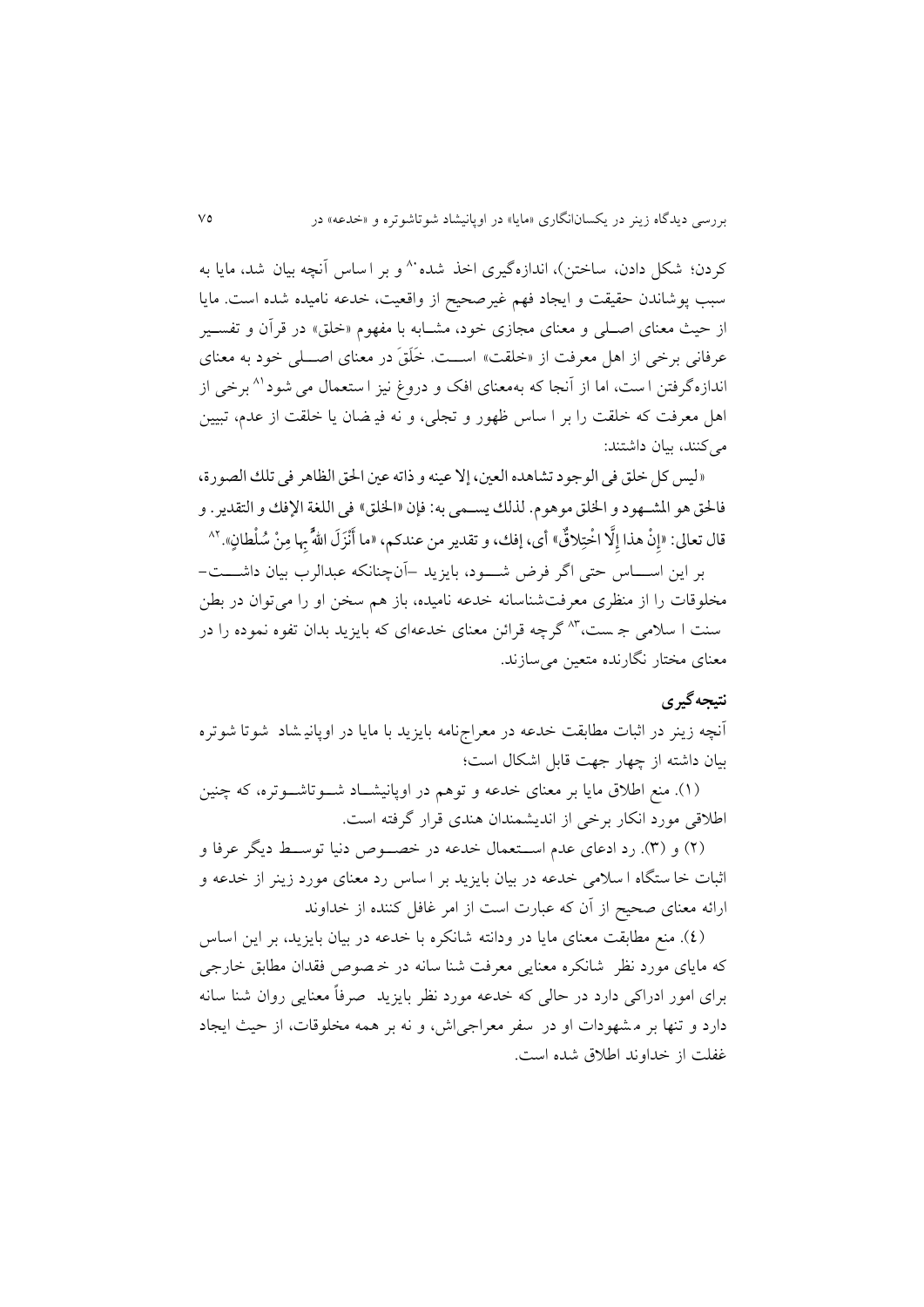ا الالالل آنکه اين ايراداج، نظريه او در خصالالالوع تدثیر آموزه های اوپانیشالالالادی، خصو اً ودانته شانکره، بر م راجنامه بايزيد را کنار مینهد **پینوشتها**

0. Zaehner, Mysticism, Sacred And Profane, 160-161

4. Zaehner, Abu Yazid Of Bistam: Turning-Point In Islamic Mysticism, Indo-Iranian Journal, Vol. 1 (1957), Pp 286-301.

۳. در خصوص ادعای زينر در تبيين اين طريق و نقد آن ر ک: توکلی، بررسی ادعای يکسانانگاری «فتکون انت ذاک» در بیان بایزید بسطامی و «تت توام اسی» در اوپانیشاد چاندوگیه، صص۹-۱۰.  $YY-Y+$ مصر

٤. پیش از زینر، تعبیر «خدعه» در بیان بایزید مورد توجه ماسینیون قرار گرفته بود. وی معراجنامهای که سراج از بايزيد نقل کرده را تفسيری بر تعبير «قاب قوسين» قلمداد کرده است و بيان بايزيد را مربوط به توحید اسلامی دانسته و آن را بر اساس وحدت شهود و فنا تفسیر کرده است. ر.ک:

Massignon, *Essay On The Origins Of The Technical Language Of Islamic Mysticism*, p.187 9. دکتر زرينکوب مشابهت مايا و خدعه را از همين باب تلقى کرده است. زرين کوب، جستج*و در* 

تصوف ايران، ع08 ٦. اينکه عبارات بايزيد در زبان عربی بوده، چنانکه ســــراج آنها را به زبان عربی بيان نموده، و يا آنکه فارســــی و يا به زبان قومســـــی بوده بهنوبه خود قابل بررســــی اســــت (ر.ک: توکلی، بررســــی ادعای

يکســانانگاری «فتکون انت ذاک» در بيان بايزيد بســطامی و «تت توام اســی» در اوپانیشــاد چاندوگیه، ص ١٠، ص٢٤) در اين نگارش، نقل سراج از معراجنامه، بسان زينر، اصيل قرار داده شده است. ٧. سراج، *اللمع في التصوف*، ص ٣٨٤

5 Zaehner, Hindu And Muslim Mysticism, Pp.97-98

۹. نکتهای که در اينجا ذکر آن خالی از فايده نيست آن است که داسگوپتا معتقد است که اين بخش از اوپانيشاد شوتاشوتره بر تمايز برهمن از مخلوقات دلالت دارد و از انديشه همهخداانگاری متمايز است. ر ک: داسگوپتا، سیر تحول عرفان هندی، ص80-88

1. The Thirteen Principal Upanishads, Pp.403-404

ترجمه زينر يا ترجمه هيوم از اين قطعه اوپانيشاد شوتاشوتره تا حدى متفاوت است. ر.ک: Zaehner, Abu Yazid Of Bistam; Turning-Point In Islamic Mysticism, P.296 11. اصالت اسلامی مفهوم درخت در بیان بایزید بر اساس سدرة المنتهی و شجره طوبی که در معراج نبی اکرم ( صلى الله علیه و آله) حضور دا شتند، آ شکار ا ست. نگارنده در مو ضعى ديگر به تفصيل به اثبات اصالت اسلامی درخت و نقد ديدگاههای زينر در خصوص مفاهیم ديگر، همچون پرنده، کیفیت، ازلیت و غیر آنها پرداخته است

04 قابل ذکر است که زينر در بهگودگیتا سخنی از خدعه بودن درخت را نیافته است و در آن تنها با اينکه «بايد درخت از طريق بي اعتنايي قطع گردد» مواجه شده است. ازين رو با بياني بسيار واهي سعي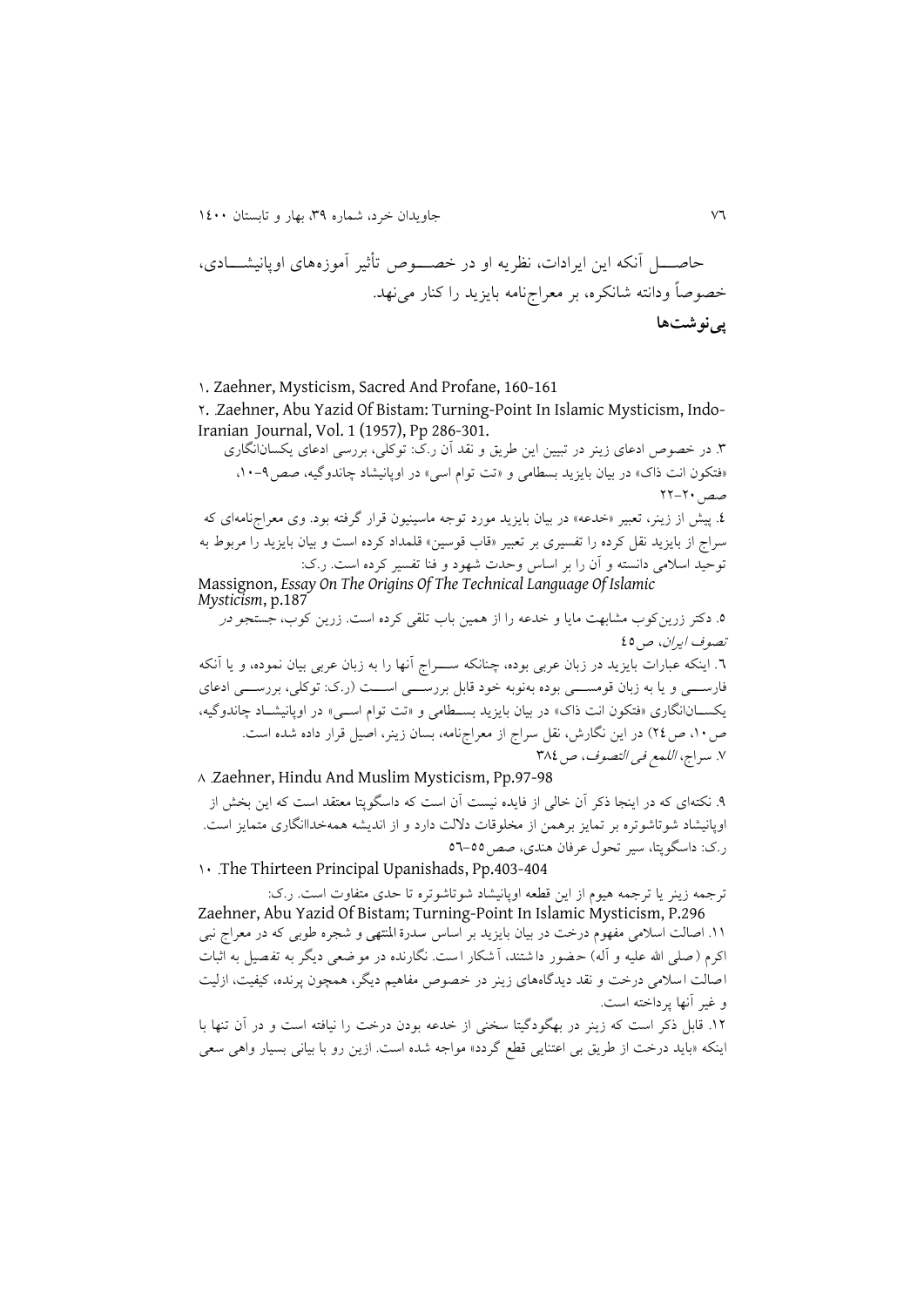نموده تا خدعه نامیدن درخت از سوی بايزيد را اينگونه به بهگودگیتا ربط دهد که: »چون خدعه است بايد از طريق بی اعتنايی ققع گردد«

Zaehner, Abu Yazid Of Bistam; Turning-Point In Islamic Mysticism, P.295 در حالیکه در سخن مورد نقل سراج از قطع کردن درخت و یا چگونگی رستن از خدعه سخنی در میان نیست

09 Zaehner, Abu Yazid Of Bistam; Turning-Point In Islamic Mysticism, Pp.295-297; Hindu And Muslim Mysticism, P.95, P.97; Mysticism, Sacred And Profane, P.162

00 Zaehner, Hindu And Muslim Mysticism, P.95

10. نيکلسون در صحت انتساب اين اثر به جنيد (م٢٩٨ق) ترديد کرده است. چرا که تاريخ اين نگارش مربوط به ٣٩٥ق –يعني حدود صدسال پس از وفات جنید- است. رک:

Nicholson, *An Early Arabic Version of the Miraj* of Abu Yazid al-Bistami, p.402 ١٦. هجويري، *کشف المحجوب*، ص٢٠٦

> ١٧. هجويري، *كشف المحجوب*، ص٣٠٦ 05 ر ک: سهلگی، النور من کلماج ابی القیفور، ع 081

03 بالی، منقق األسرار ب یان األنوار، ع00 41 بالی، شرد شقحیاج، ع50

۲۱. نیشابوری، *تذکرهٔ الاولیاء*، ص۱۷۵

44 Zaehner, Hindu And Muslim Mysticism, Pp. 126-127, P.133 49 Ibid, P.124

٢٤. متأســــفانه به علت فراتر رفتن اين نگارش از مقدار مجاز، مجبور به حذف نقد ادعای زينر در اين خصوص شدم.

٢٥. نقد يک ا ستدلال گاه از طريق منع صورت میگيرد، گاه از طريق معار ضه و گاه از طريق نقض. در صــورت نقد از طريق منع، گاهی برای منع ســند ذکر میشــود و گاهی ذکر نمیشــود. ر ک: طحانوی، كشاف اصطلاحات الفنون و العلوم، ج ١، ص ٩٨٤، ج ٢، ١٦٦١، ص ١٧٢٤ +۲. زينر در بيان معنای مايا از واژه نامه سـنسـكريت-انگليســي ويليامز مونير و در بيان معنای خدعه از

واژه نامه عربی-انگلیسی ادوارد ویلیام لین استفاده کرده است. ر ک:

Zaehner, Hindu And Muslim Mysticism, P.97 ۲۷. ر.ک: راداکريشنان و ديگران، *تاريخ فلسفه شرق و غرب*، ج۱، ص نه

میرفندر سکی (م ۱**۰**۵۰ق) در حا شیه بر «جوگ با سـ شت» در خـ صوص ا شتباهات صورت گرفته در ترجمههای آثار هندوان به زبان فارسی نکته قابل توجهی دارد: ... در ترجمههای اين کتابها بسيار خطا واقع شـــده، چه آنها که از زبان ســـهنس کرت ترجمه کردهاند و فارســـی دانان از هندی عام به فارســـی نوشــتهاند. و در اصـــل علم مشـــکل اســـت و زبان ســـهنس2ريت مشـــکل تر، و نه براهمه الحال زبان سـهنسکريت را خوب میدانند و نه اين علم الهی را، و مترجمان که از ايشــان نقل کردهاند خود معلوم ا ست که چه حال دا شته با شند. و در زبان اي شان الفاظ مشترک بي شتر از همه لغتها ست، و مشتقات بی شتر ا ست و الفاظ خاص برای هر مو ضوع بر صفات خاص بـ سیار ا ست. ر.ک: مجتبایی، مقدمه بر منتخب جو گ باسشت، ص ۱۰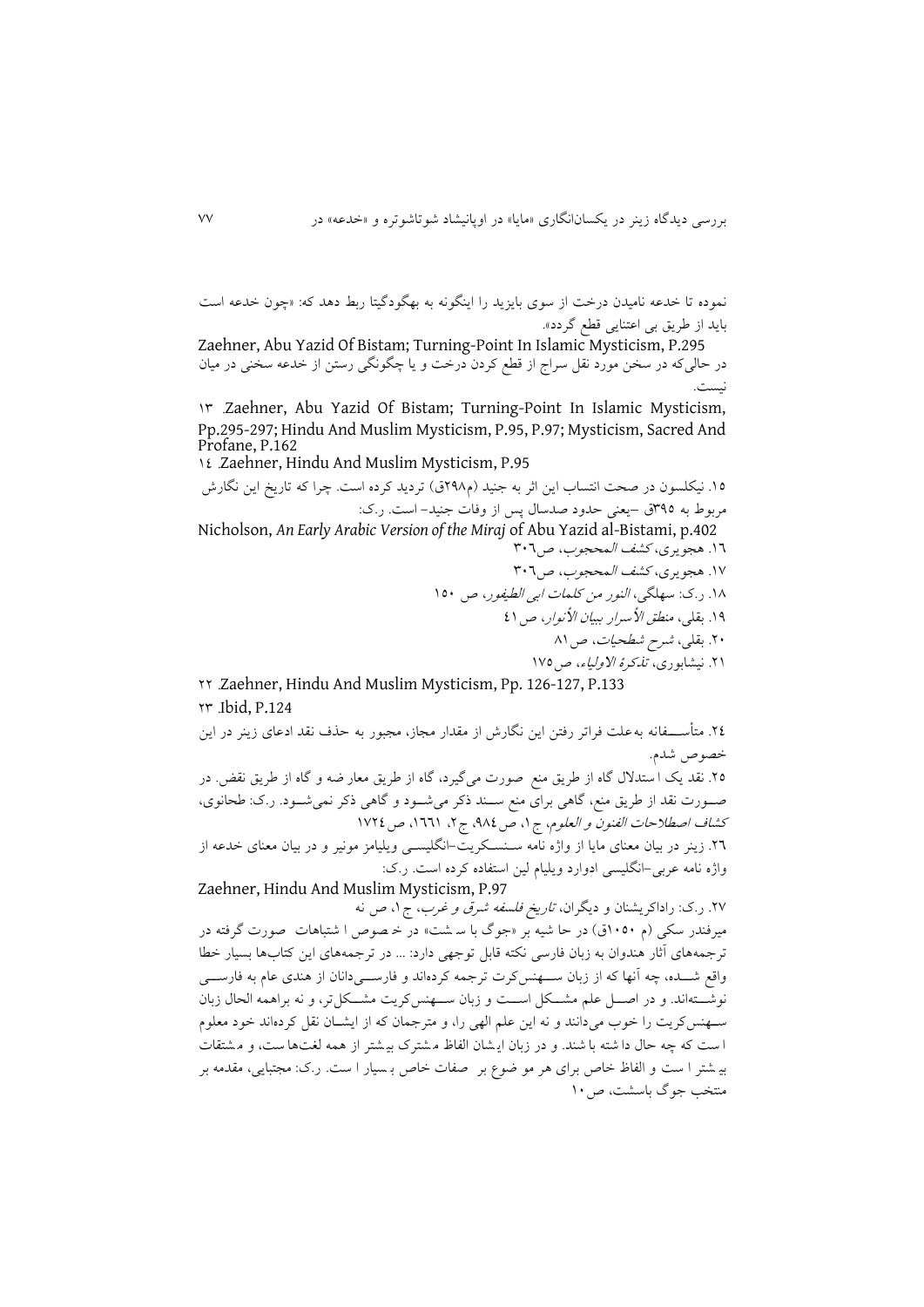٢٨. علاوه بر اينکه معانی مايا فـصول برخی از آثار تحقيقی را بهخود اختـصاص داده، آثاری مختص آن نیز تدوين شده است که از جمله آنهاست:

Braue, Donald, Maya In Radhakrishnan's Thought: Six Meanings Other Than Illusion, Motilal Banarsidass, 2006.

منابعی که در اين کتاب مورد ارجاع قرار گرفتند، حائز اهميتاند. 43 *Radhakrishnan*, *Indian philosophy*,*vol.1, p.186, pp.189-198;* Braue, Maya In Radhakrishnan's Thought: Six Meanings Other Than Illusion, P.102

۳۰. ر.ک: راداکريشنان و ديگران، *تاريخ فلسفه شرق و غرب*، ج ۱، ص۵۹ Deussen, The Philosophy Of The Upanishads, p.48, p.189, p.254

90 در اوپانیشادها مايا بیشتر در اوپانیشاد شوتاشوتره بهکار رفته است 94 النساء: 004 در قرآن »خادع« و ف خداوند نیست، بلکه خداوند به ف ل خدعه متصف شده است، چنانکه در آيه »إِنَّ الْمُنافِاینَ يخادِعُونَ اللَّهَ وَ هُوَ خادِعُهُمْ« که مورد اسالالتشالالهاد آربری قرار گرفته اسالالت، عبارت «هو خادعهم» گوياي اتصاف خداوند به فعل خدعه است. نمی توان از برخی از آنچه که در قرآن تنها به عنوان فعل خداوند ذکر شدهاند، و صف ا شتقاقی ساخت و خداوند را بدان متصف نمود. رک: حسن زاده آملی، کلمه علیا در توقیفیت اسماء، صص ١٦-١٧

99 آل عمران: 80 و االنفال: 91

٣٤. الاعراف: ١٨٣؛ القلم: ٤٥؛ الطارق: ١٦

۳۵. آربری در اين خصوص به مواردی اشاره نموده است.

*Arberry,* Bistamiana, *Bulletin Of The School Of Oriental And African Studies,* Vol 25, P.30, n.1

٣٦. او (=خدا) مرا فريب داد و از طريق خويشـتن من، مرا نسـبت به خود (=خدا) فريب داد. بغدادي، رسائل الجنید، ص ۱٤۰ ٣٧. ر ک: همو، ص١٤٣؛ مشابه اين عبارت در رساله ميثاق نيز ذکر شده است. ر ک: همو، ص ١٥١ آربری بر ترجمه انگلیسی زينر از اين عبارت اشکال وارد نموده است. ر ک:

*Arberry,* Bistamiana, *Bulletin Of The School Of Oriental And African Studies,* Vol 25, P.30, n.1

٣٨. فإذا كان ذلك أحاط بهم المكر من حيث لا يعلمون. بغدادي، *رسائل الجنيد، ص ١٤٤* 93 چنانکه پیشتر اشاره شد، مکر مرادف با کید و خدعه است

01 *Arberry,* Bistamiana, *Bulletin Of The School Of Oriental And African Studies,* Vol 25, Pp. 29-31

دکتر زرينکو خاهراً متأثر از آربری بيان داشته که خدعه ظاهراً همان مکر حق است و آن را استدراج هم می خوانند و شـــبلی هم از آن به مکر تعبیر می کند و می گوید نزدیکان را مکر و دوران را حجاب. زرين كوب، جستجو در تصوف ايران، ص73

01. منطق الأسرار بقلی در دسترس آربری و مورد توجه وی بوده است. ر ک: *Arberry,* Bistamiana, *Bulletin Of The School Of Oriental And African Studies,* Vol 25, P.36, N.1 ٤٢. تعبير بقلي چنين اســت: ان الله تعالى حيّر اهل العرفان بتلبيســـات القدم و اظهار الوحدانية في مقام الالتباس، مکرا باهل التوحید لغیر ته علی فردانیته. قال تعالی: فلا یأمن مکر الله (الاعراف: ٩٩). او با ذکر

کريمه مذکور، تلويحاً بيان ميدارد که کسی از مکر خدا مصون نيست. (ر.ک: پاروقی ٤٩). ابن ترکه نيز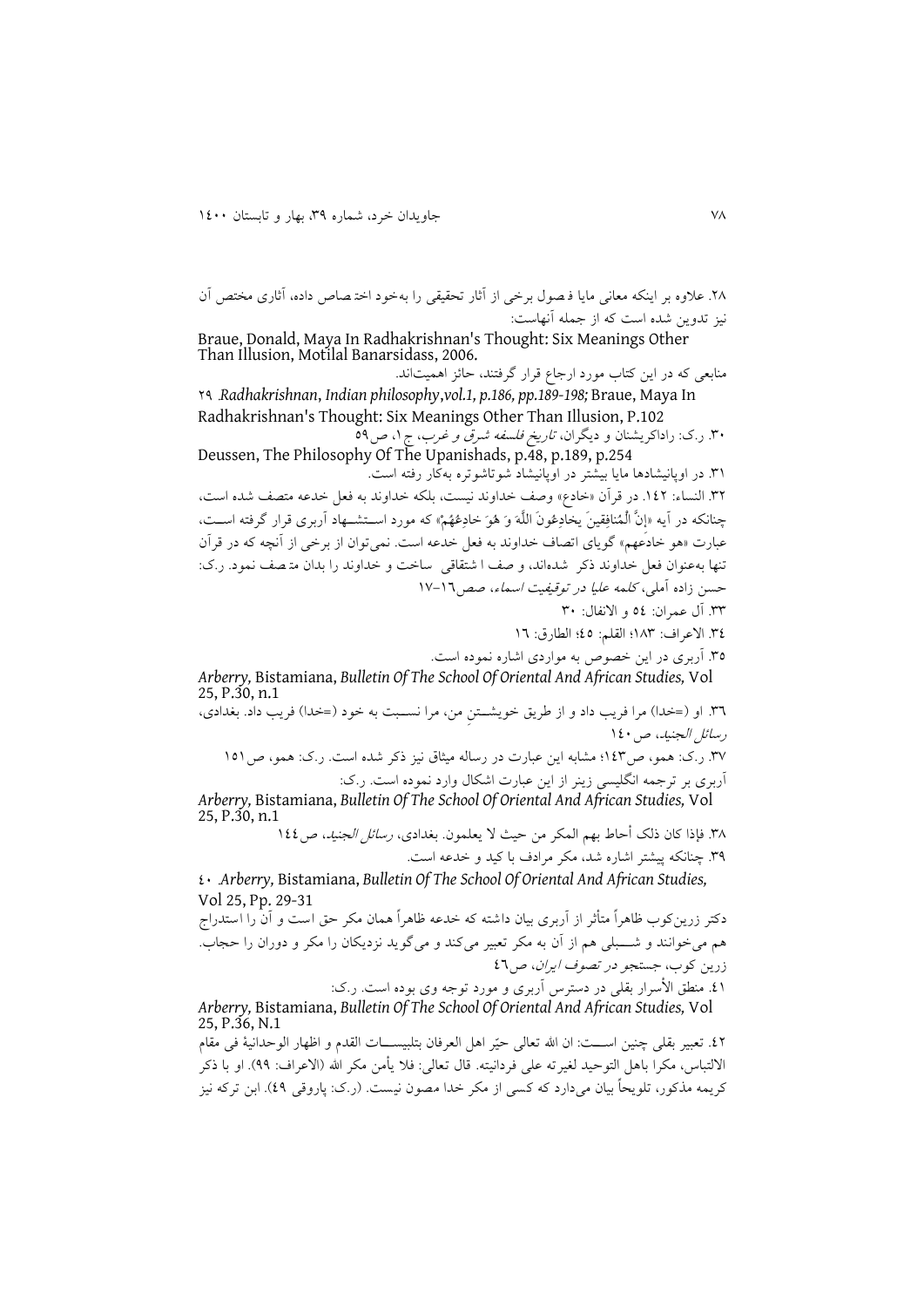وهم را نگهبان در گاه احدیت معرفی نموده که از ورود نااهلان جلوگیری می کند. ابن تر که، تمهید القواعل، ص ١٠٤ ٤٣. بقلی، *منطق الاسرار ببيان الانواد، ص*٤٢ ٤٤. ترجمه عبدالرب از اين عبارت صحيح نيست و ازينرو برداشت او از آن قابل پذيرش نيست. اصل عبارت بايزيد چنين است: «...اذا بدأ شيء عليک شيء من بلاء الله فأسرع الاستقالهٔ منه فانه شيء لا يعيي متصبر عليه» (سـهلگي، النور، ص١٣٣). بايزيد بلا را امري برشـمرده که صـابر فاقد قدرت تحمل آن نیســـت، بلکه توانایی تحمل آن را دارد. ظاهراً عدم التفات عبدالرب به «لا» در تعبیر «لا یعیی» ســــبب ترجمه سقیم او از این عبارت شده است. قابل ذکر است که سلمی در طبقات الصوفیه با سندی پیوسته و متفاوت از سهلگی بیان بايزيد را به گونهای ديگر نقل کرده ا ست: «...إذا ابتليت فأ سرع الا ستقالهٔ؛ فإنه القادر على كشـفها، دون سـائر الخلق» (سـلمى، *طبقات الصـوفية، ص*٧٣). وى در كتاب *الفتوة* نيز بيان بايزيد را متفاوت از پیشین ثبت كرده است: «اذا ابتليت ببلاء فاسرع الى الاستقالة و اصبر فانه لیس نفس تفنى بالصبر». سلمی، مجموعه آثار سلمی، ج ۲، ص ۳۲۲ 08 سهلگی، النور، ع089

00 Abdur Rabb, *The Life, Thought And Historical Importance Of Abu Yazid Al-Bistami*, P.318

07 پیشتر اشاره شد که زينر ادعا نمود که غیر از بايزيد هیچ عارفی دنیا را خدعه نخوانده است و آربری نیز در خصوص اطلاق خدعه بر دنیا مناقشهای نکرد بلکه معنای دیگری از خدعه ارائه نمود. 05 ر ک: پاورقی 08

04. ر.ک: بغدادی، ر*سائل الجنید*، صص17-79

81 Abdur Rabb, *The Life, Thought And Historical Importance Of Abu Yazid Al-Bistami*, P.319

٥١. آيات مورد استشهاد عبدالرب عبارتند از: إِنَّ الْمُنافِقِينَ يُخادِعُونَ اللَّهَ وَ هُوَ خادِعُهُم (النساء: 142)؛ وَ مَكَرُوا وَ مَكَرَ اللهُ ۖ فَنِيرُ الْمَاكِرِينَ (آل عمران: 54)؛ وَ قَدْ مَكَرَ الَّذينَ مِنْ قَبْلِهِمْ فَلِلَّهِ الْمُكْرُ جَميعاً (الرعد: 42)؛ وَ قَدْ مَکَرُواْ مَکْرَهُمْ وَ عِنْدَ اللهَّ مَکْرُهُمْ وَ إِنْ كَانَ مَکْرُهُمْ لِتَزُولَ مِنْهُ الْجِبال (ابراهیم: ٤٦)

84 صر خدعه و مکر الهی به منافاان و افراد بیايمانی که در دد فريف خداوند برآمدند، ممکن است بر اساس آيه: «أ فأمنوا مكر الله فلا يأمن مكر الله إلا القوم الخاسرون» (الاعراف: ٩٩) قابل مناقشه باشد (ر.ک: ملکی تبریزی، *المراقبات*، ص ۱٤۰؛ بغدادی، *رسائل الجنید*، ص ۹۲). متصوفه، خود، سالکان را از مکر الله در امان ندانسته و انحائی از مکر الهی در خصوص ايشان را معرفی

کردهاند. ر.ک: بغدادی، رسائل الجنید، صص ٩٢-٩٤؛ بقلی، *منطق الاسرار ببیان الانوار، ص ٤٢* 

89 Abdur Rabb, *The Life, Thought And Historical Importance Of Abu Yazid Al-Bistami*, Pp. 319-321

80 اين بیان را میتوان در واقع نادی بر زينر برشمرد، چرا که با بیان اينکه خدا آفريننده مايا است، در واقع به فاعلیت او نسبت به خدعه حکم نموده است. 88 الصافاج: 014 تا 010 ٥٦. وَ إِذْ نَجَّيناكُمْ مِنْ آلِ فِرْعَوْنَ يسُومُونَكُمْ سُوءَ الْعَذابِ يذَبَّحُونَ أَبْناءَكُمْ وَ يسْتَحْيونَ نِساءَكُمْ وَ في ذلِكُمْ بَلاءٌ مِنْ رَبِّكُمْ عَظيمٌ (البقرة: 49 و الاعراف: 141) و نيز فَلَمْ تَقْتُلُوهُمْ وَ لكِنَّ اللهَّ قَتَلَهُمْ وَ ما رَمَيتَ إِذْ رَمَيتَ وَ لكِنَّ اللَّهَ رَمى وَ لِيبْلِىٰ الْمُؤْمِنِينَ مِنْهُ بَلاءً حَسَناً إِنَّ اللَّهَ سَميعٌ عَليمٌ (الانفال: ١٧)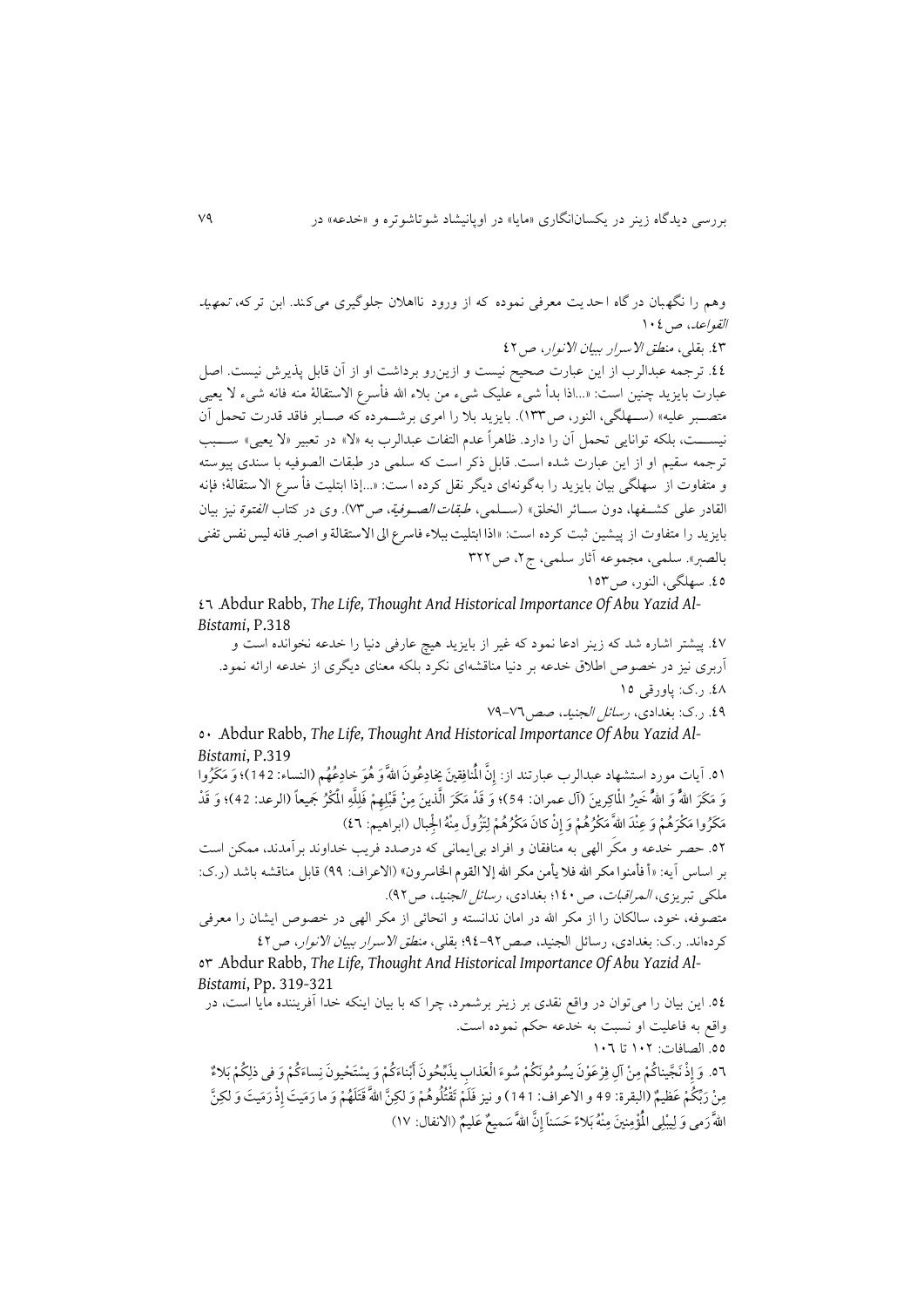۰۵۷ «کل يوم لم يجد فيه ابو يزيد و لم يلحق به بلاء و لم يصبه عناء کان ينادي ربه فيقول: الهي! کم بعثت اليّ اليوم و ما بعثت اليّ بلائي آكله معه» ر.ک: سهلگي، *النور، ص ٢٤* 

85 Abdur Rabb, *The Life, Thought And Historical Importance Of Abu Yazid Al-Bistami*, Pp. 321-322

83 سهلگی، النور، ع089 01 اينکه انسان خادع خويش باشد، امری ممکن و مورد تصريح قرآن و رواياج اهل بیت )علیهم السلام) است. در قرآن عبارت «و ما يخدعون الا انفسهم» (البقره: ٩) بر اين امر دلالت دارد و در خصوص برخی از روايات ر ک: آمدی، غررالحکم، ص۲۲۷، جعفر بن محمد الصادق (علیه السلام)، مصب*اح* الشريعة، ص ٣٢، ص ٩١. 71. ماده غرر به معنای خدع است. ر.ک: جوهری، *الصحاح، ج*۲، صص۷٦٨-٧٦٩ ٦٢. سهلگی، *النو*ر، ص ٥٤ ٦٣. سهلگی، *النور*، ص ١٢٤ 00 ر ک: پاورقی 80 10. مؤيّد ديگر اين ادعا آن اســت که بايزيد حلاوت ناشـــی از عبادت را رزق الهی می داند که خداوند به سبب آن عدهای را از حقائق القرب منع میکند (ر ک: سلمی، طبقات الـ صوفیهٔ، ص٣٧). این بیان در واقع همان معنای خدعه را افاده میکند. ٦٦. تأمل در قرآن، خاستگاه قرآنی اطلاق خدعه بر هرآنچه که موجب غفلت از خداوند می شود را آشکار می سازد. میدانیم که اشتغال به لهو (=امری که انسان را از مهم او باز میدارد) تصريحاً و تلويحاً در قرآن مورد اشاره قرار گرفته است. از سوی ديگر، میتوان لهو را به سبب فريفته شدن «لاهي» به خود و «ملهي»، خدعه نامید. حال بر اساس با توجه به اينکه در برخی از انديشمندان، يکی از مواردی که در قرآن بهعنوان «لهو» برشمرده شده است، مسأله کثرتطلبی و کثرتبینی است که سبب بازماندن انسان از لقاء و رؤيت حقّ میگردد (حسینی طهرانی، *مهر تابا*ن، ص۲۲۰؛ شعرانی، *الکبریت الحمر*، ص۳۲۹؛ ابن عربی، ا*لفتوحات المکیة*، ج۲، ص٦١٨)، بر اساس ادبیات قرآنی، میتوان التفات به کثرات را –البته در صورتیکه موجب غفلت از وحدت گردند- خدعه نامید. گفتار سراج و جنید در خصوص بیان بایزید موید این نفسیر است. سراج در میانه نقل شرح جنید از گفتار بایزید. چنین میگوید: امّا قوله فنظرت فعلمت ان ذلك كلّه خدعة. معناه -و الله اعلم-: ان الالتفات و الاشتغال بالملاحظة الى الكون و المملكة خدعة عند وجو د حقايق التفرید و تجرید التوحید (سراج، *اللمع، ص*۳۸۷) او پس از بیان خود به گفتار جنید اشاره میکند که التفات به ما سوی الله را خدعه نامیده و بیان داشته که موید خدعه بودن التفات مذکور، گفتار نبی اکرم (صلی الله عليه و آله) است که ايشان قول لبيد: «الا کل شيء ما خلاالله باطل» را راستترين شعر عرب دانسته است. (همو، اللمع، ص٣٨٧). بايد توجه داشت حكم به بطلان ماسوی الله با حكم به خدعه بودن التفات به ماسوی الله متفاوت است، گرچه پذيرش بطلان ماسوی الله مستلزم تقبيح التفات به ما سوی الله است. ٦٧. گويا تلقى جنيد از معراجنامه بايزيد نيز چنين است. ر.ک: سراج، *اللمع، ص*٣٨٧ ٦٨. در روايات اهل بيت (عليهم السلام) دنيا به عنوان «خداعة» و «خدوع» ياد شده است . (سيدرضي، نهج *البلاغة*، ص ٣٥٢، ص ٣٦٩، ص ٤٩٢، على بن الحسين (عليه السلام)، *الصحيفة السجادية*، ص ١٢٦، ابن

بابويه، *الامالي*، ص ٥٥٥؛ طوسي، *الامالي*، ص ٦٥٢، ص ٦٨٥، طوسي، *مصباح المتهجد*، ج ٢، ص ٨٤٥). اگر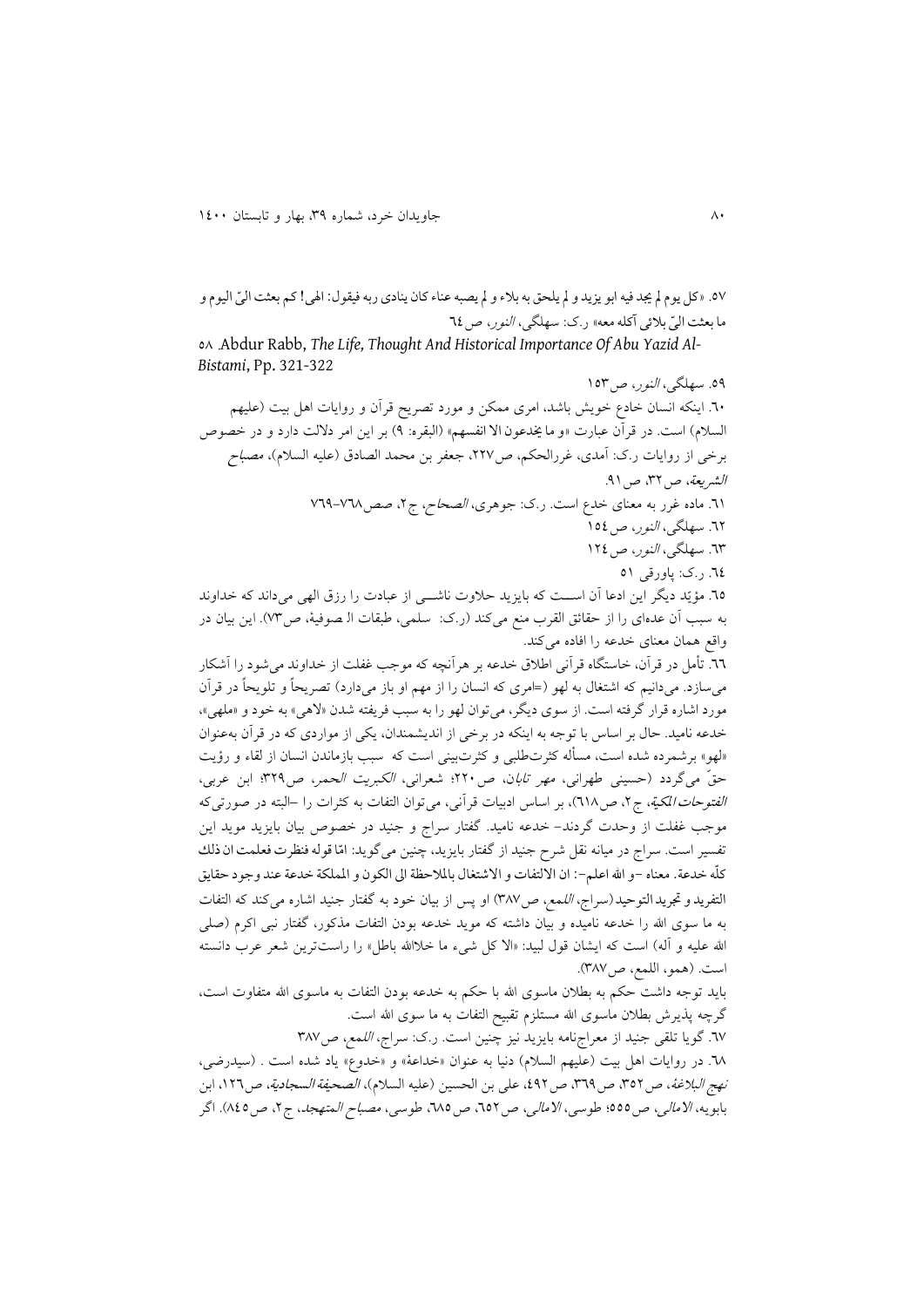اشکال شود که خداعة با خدعه متفاوت است، در پاسخ میتوان گفت دنیا به سبب آنکه خدعه است، خداعة و خدوع نامیده شده است ٦٩. پیشتر اشاره شد که آربری به استعمال این واژه توسط جنید بغدادی و پس از او توسط خیام نيشابوری التفات يافته است. ۷۰. اصفهانی، حلی*ة الاولیاء و طبقات الاصفیاء،* ج۹، ص ۳۵۱ 71. همو، ص٣٦١. همان طور که ملاحظه می شود ذوالنون مکر و خدعه را به خداوند نسبت داده است. 74 همو، ج،01 ع400 ٧٣. خرگوشی، ت*هذيب الأسرار، ص*٥٣. سلمی اين سخن را از يحيی بن معاذ رازی نقل کرده است. سلمی، مجموعه آثار سلمی، ج۲، ص۲۹۳ 7٤. نیز ر.ک: اصفهانی، ح*لیة الاولیاء و طبقات الاصفیاء*، ج ٩، ص ٣٨١، ج ١٠، ص ٢٤١ ۷۵. قشیری، *الرسالة القشیریة*، ص<sup>61۳</sup> ٧٦. قابل ذکر ا ست که در اين نگارش، برر سی تف صيلی معنای مايا و تفسير شانکره از آن مطلوب ما نیست، بلکه مسدله اين نگارش، بررسی ادعای زينر در خصوع اين همانی مايا و خدعه است ازين رو آنچه که در اينجا برای ما اهميت دارد تلقى زينر از مايا اسـت و البته در نقد اول منع کلي در خصـوص ادعای او در تفسیر مايا به توهم مقرد گشت همچنین از آنجا که بایزید تقریبا معاصـر با شــانکره بوده، و ادعای زینر در خصــوص تأثیر شــانکره بر بايزيد ا ست ذکر اختلافاتی که پس از شانکره در خمصوص معنای مايا مطرح شده، نيز از مو ضوع اين نگارش خارج است 77 Brahma-Sutra. Shankara-Bhashya. Badarayana's Brahma-Sutras With Shankaracharya's Commentary.Vasudeo Mahadeo Badarayana, Apte & Sankaracarya - 1960 - Popular Book Depot, P.392 ۷۸ اتصــاف خداوند به مايا در مکتب شــانکره حقّيقی نيســت، بلکه تنها انســانهای جاهلی که جهان را

واقعی می پندارند، خداوند را حقیقتاً به مایا متصـف می کنند در حالی که «خالقیت» صـفت ذاتی خداوند نیست (=اتهصاف به نحو بالذات نیست)، بلکه نسبت عر ضی و صوری ا ست که به نحو غیر واقعی به خداوند ا سناد می دهیم (=ات صاف به نحو بالعرض و المجاز ا ست). ا سناد صفت عر ضی به مو ضوع، همچون ا سناد پاد شاهی به چوپانی ا ست که بر روی حنه نمايش در ناش يک پاد شاه ظاهر گ شته است. چوپان بودن صفت ذاتی اوست، اما شاه بودن صرفا وصفی عرضی برای او محسوب میشود.

*Chatterjee*, Datta, An Introduction to Indian Philosophy, pp.442-443, p.446 73 Ibid, pp.442-443

همچنین در خصوص صفات مايا از منظر شانکره ر ک: Sharma, A Critical Survey Of Indian Philosophy, Pp.274-275 در میان منابع فارسی نیز مطالعه «مشرق دُر دو افق» نوشته جناب ابوالفصل محمودی در این خصوص مفید است

۸۰ در اين خصوص ر.ک:

Pintchman, The Rise Of The Goddess In The Hindu Tradition, P.3; Gonda, Four Studies In The Language Of The Veda, P.118; Braue, Maya In Radhakrishnan's Thought: Six Meanings Other Than Illusion, P.101; *Coomaraswamy*, *Hinduism* And Buddhism, P.3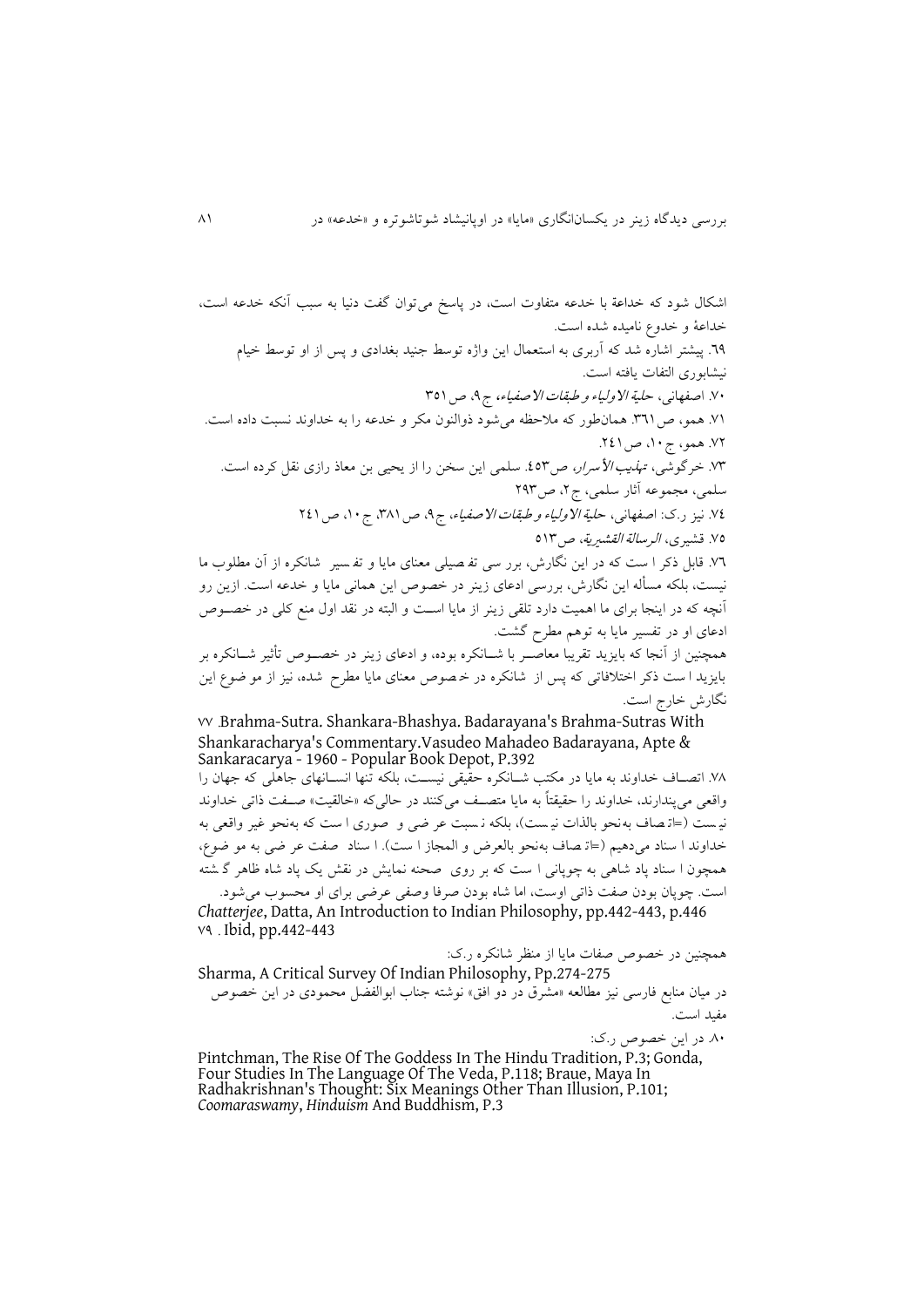۸۱. ر ک: راغب اصفهانی، *مفردات الفاظ القرآن*، ص ۲۹۶ ۸۲ ر.ک: قیصری، *شرح فصوص الحکم، ص*710 اهل معرفت گرچه برای کثرات نفس الامر قائلند، اما تلقی عمومی از کثرات و نظر اســـتقلالی به آنها را باطل شــمردهاند. ازين رو، قاعدتا، قیصــری در عبارات مذکور، خلق را بهجهت معرفتشــناســي، و نه بهلحاظ هستی شـناسـی، دروغ خوانده اسـت. بايد توجه داشـت که ميان توجيه کثرات از منظر مکتب فلسـفی شــانکره و عرفان نظری ابن عربی تفاوتهايی وجود دارد که اين مقال گنجايش طرح و بحث از آنها را ندارد ۸۳ آياتى همچون «كُلُّ شَىءٍ هالِكٌ إِلَّا وَجْهَهُ» (القصص: ۸۸) « ذلِكَ بِأَنَّ اللهَّ هُوَ الْحَقُّ وَ أَنَّ ما يدْعُونَ مِنْ دُونِهِ هُوَ الْباطِلَ» (الحج: ٦٢)« ما تَعْبُدُونَ مِنْ دُونِهِ إِلَّا أَسْــهاءً سَــعَّيتُمُوها أَنْتُمْ وَ آباؤُكُمْ ما أَنْزَلَ اللهُّ بِها مِنْ سُــلْطان » (يو سف: ٤٠) «و سيرت الجبال فکانت سرَّابا» (النباء: ٢٠)و نيز روايت منسَّوب به نبي اَکرم ( صلى الله علیه و آله) که فرمودند: أصـدق شـعر قاله شـاعر قول لبید: ألا کل شـیء ما خلا الله باطل (جعفر بن محمد الصـادق، مصـباح الشـريعه، ص٢٠؛ بخاري، صـحيح البخاري ،ج٦، ص١٧٢؛ ج١٠، ص١٥٨ و نيز ر.ك: پاورقی ٦٦) و همچنین بیاناتی مشابه با آن را می توان شاهدی در این خصوص تلقی کرد.

#### References

- *Al-quran al-kareem*
- *Imam al-sajjād's, al-ṣaḥīfah al-sajjādīyah, qom: al-hadi, 1376sh.*
- *Abdur rabb, muhammad, the life, thought and historical importance of abu yazid albistami, dacca,* academy for pakistan affairs*, 1971.*
- *Al-juhari, isma'il ibn hamad, al-sihāh fi al-lugha, beirut: dār al-ilm lil-malāyīn, 1984*
- *Al-junayd, abu al-qasim, rasā'il al-junayd, damascus, 1425h.*
- *Al-raḍī, al-sayyid (compl.). Nahj al-balāgha. Ed. Ṣubḥī al-ṣāliḥ. Qom: dār al-hijra , 1414h.*
- *Āmidī, ʿabd al-wāḥid. Ghurar al-ḥikam wa durar al-kalim, qom, 1410h.*
- *Arberry,* arthur john*, bistamiana, bulletin of the school of oriental and african studies, university of london, vol. 25, no. 1/3 (1962), pp. 28-37.*
- *ʿaṭṭār, farīd-al-dīn, taḏkerat al-awliāʾ, ed. Reynold a. Nicholson, leiden, 1905*
- *Baqlī, rūzbehān, mantiq al-asrâr bi bayân al-anvar, tehran: sokhan, 1393sh.*
- *Baqlī, rūzbehān, šarḥ-e šaṭḥīyāt, ed. H. Corbin, tehran, kitābkhāna-yi ṭahūrī, 1374 š*
- *Brahma-sutra. Shankara-bhashya, badarayana's brahma-sutras with shankaracharya's commentary, vasudeo mahadeo badarayana, apte & sankaracarya, popular book depot, 1960.*
- *Braue, donald, maya in radhakrishnan's thought: six meanings other than illusion, motilal banarsidass, 2006.*
- *Bukhārī, muḥammad, al-ṣaḥīḥ, cairo, 1410h.*
- *Chatterjee,* satischandra … datta*,* dhirendramohan, *an introduction to indian philosophy,* university of calcutta, 1948*.*
- *Coomaraswamy, ananda, hinduism* and buddhism, new york, philosophical library, *1943*.
- *Dasgupta, s.n. Hindu mysticism, translated to persian by abolfazl mahmiidi, tehran&qom, samt&univercity of religion and denomitanions,1394sh.*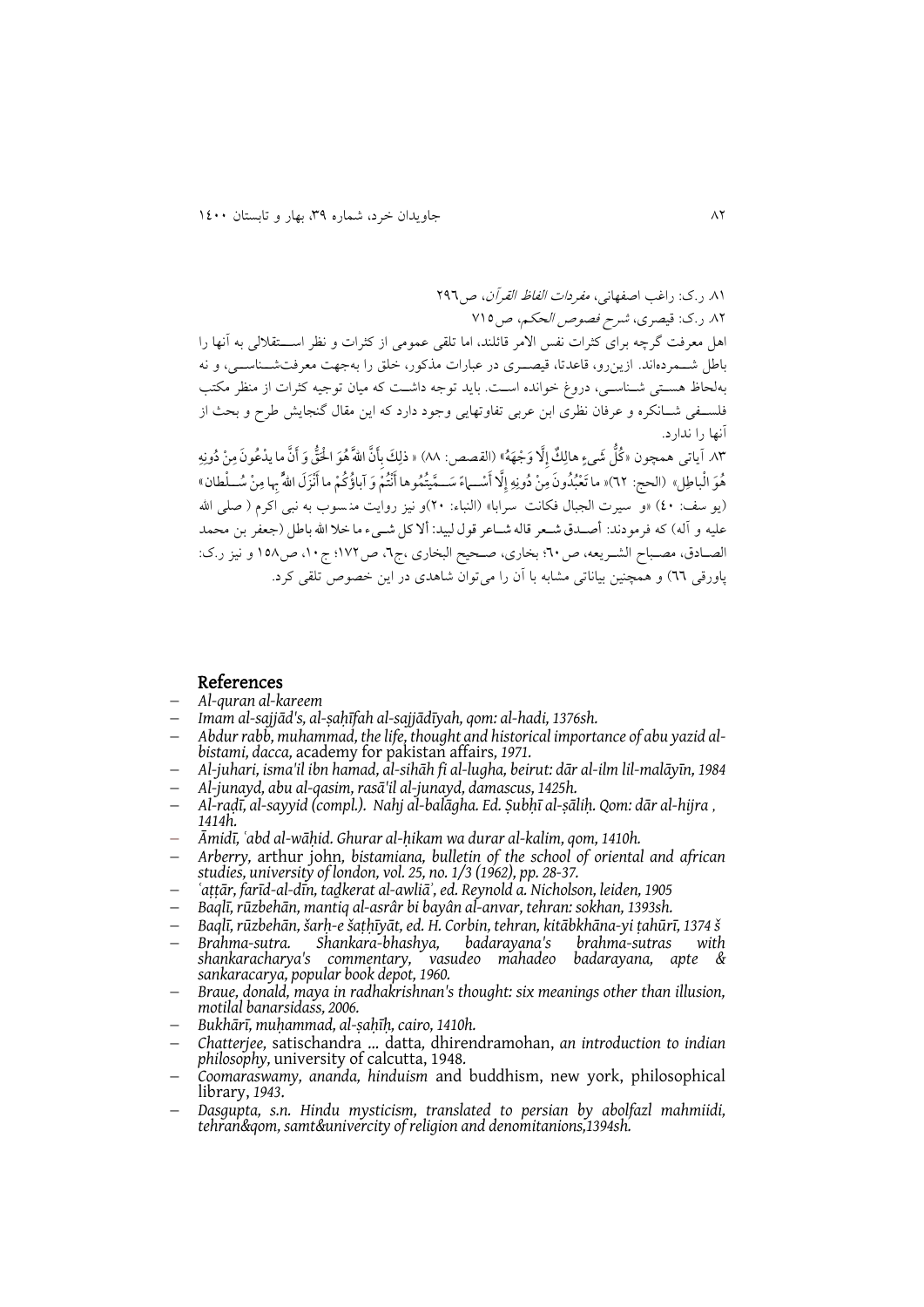- *Deussen, paul, the philosophy of the upanishads, t & t. Clark, edinburg, 1908.*
- *Gonda, jan, four studies in the language of the veda, disputationes rheno-traiectinae, 1959.*
- *Ḥasanzāda āmulī, ḥasan, hizar va yek kalameh, qom, 1381sh,*
- *Ḥasanzāda āmulī, ḥasan, kalame - ye olya fi toghifiah al-asmāʾ, qom, 1376sh*
- *hojviri, Abu'l-ḥasan ʿali b. ʿoṯmān, kašf al-maḥjub, ed. Valentin a. Zhukovskiĭ, saint petersburg, tehran, kitābkhāna-yi ṭahūrī, 1375 š.*
- *Ḥusaynī ṭihrānī, sayyid muhammad husayn. Mihr- i tābān, mashhad, noor-emalahut-e-quran, 1426h.*
- *Ibn al-ʿarabī, muḥyī-l-dīn, kitab al-ma'rifa, damascus, 2003.*
- *Ibn al-ʿarabī, muḥyī-l-dīn. Al-futūḥāt al-makkiyya, , beirut, darṣādir, 1998.*
- *Ibn bābawayh, muḥammad b. ʿalī, man lā yaḥżoroho'l-faqīh, qom. 1413h.*
- *Ibn bābawayh, muḥammad b. ʿalī,al- amālī, tehran, 1376sh.*
- *Ibn turka, ṣāʾin al-dīn ʿalī, tamhīd al-qawāʿid,ed: ḥasan ḥasanzāda āmulī, qom, 1386 sh.*
- *Iṣfahānī, abū nuʿaym aḥmad b. ʿabd allah, ḥilyat al-awliyāʾ wa-ṭabaqāt al-aṣfiyāʾ, 8 vols., cairo 1932.*
- *Isfahānī, rāghib, al-mufradāt fī gharīb al-qurʾān, beirut, dar-ul-qalam, 1408h.*
- *Mālikī tabrīzī, javād, al-muraghibat,qom: bidar, 1385sh.*
- *Mālikī tabrīzī, javād, risāla-yi liqāʾ allah,qom 1385sh.*
- *Massignon, louis (1997), essay on the origins of the technical language of islamic mysticism, trans by benjamin clark, indiana, university of notre dame.*
- *Muntakhab-i jūg-basisht or selections from the yoga-vāsiṣṭhā, tehran, 1386sh.*
- Nicholson, reynold a., *an early arabic version of the miraj* of abu yazid albistami, islamica, vol. 2, no. 3 (1926), pp. 403-408
- *Pintchman, tracy, the rise of the goddess in the hindu tradition, state university of new york, 1994.*
- *Qayṣarī, sharaf al-dīn dāwū, sharḥ fuṣūṣ al-ḥikam, ed. J. Āshtiyānī, tehran, 1375sh.*
- *qāżi saʿid qomi, moḥammad-saʿid, al-arbaʿniyāt le-kašf anwār al-qodsiyāt, edited by najafqali habibi. Tehran: miras-e-maktūb*
- *Qūnawī, ṣadr al-dīn, al-murāsalāt bayna ṣadr al-dīn al-qūnawī wa-naṣīr al-dīn alṭūsī, beirut, 1416h.*
- *Qushayrī, ʿabd al-karīm, al-risāla al-qushayriyya fī ʿilm al-ṭaṣawwuf, qom, bidar, 1374sh.*
- *Radha krishnan, serpali & others, history of philosophy: eastern and western translated to persian: tarikh e falsafe shargh va gharb, by khosrow jahandari, tehran, 1382sh.*
- *Radhakrishnan , sarvepalli, indian philosophy, vol.1, london, g. Allen & unwin, ltd. 1958.*
- *Sa'adat parwar, ali, rasā'il irfani, qom, 1390sh.*
- *Sabzawārī, ḥājj mullā hādī. Hashiyya on al-ḥikma al-mutaʿāliya fī l-asfār al-ʿaqliyya al-arbaʿa (printed in shīrāzī, ṣadr al-dīn. Al-ḥikma al-mutaʿāliya fī l-asfār al-ʿaqliyya al-arbaʿa, 1981).*
- *Ṣādiq, imam jaʿfar b. Muḥammad misbāḥ al-sharīʿa, beirut, 1400h.*
- *Sahlajī, abu'l-fażl moḥammad b. ʿalī, ketāb al-nūr men kalemāt abū ṭayfūr, in šaṭaḥāt al-ṣūfīya, ed. ʿa.-r. Badawī, al-kuwait, 1976.*
- *sarrāj, Abu naṣr ʿabd-allāh, ketāb al-lomaʿ fi'l-taṣawwof,ed. Reynold a. Nicholson, gms xxii, leiden and london, 1925*